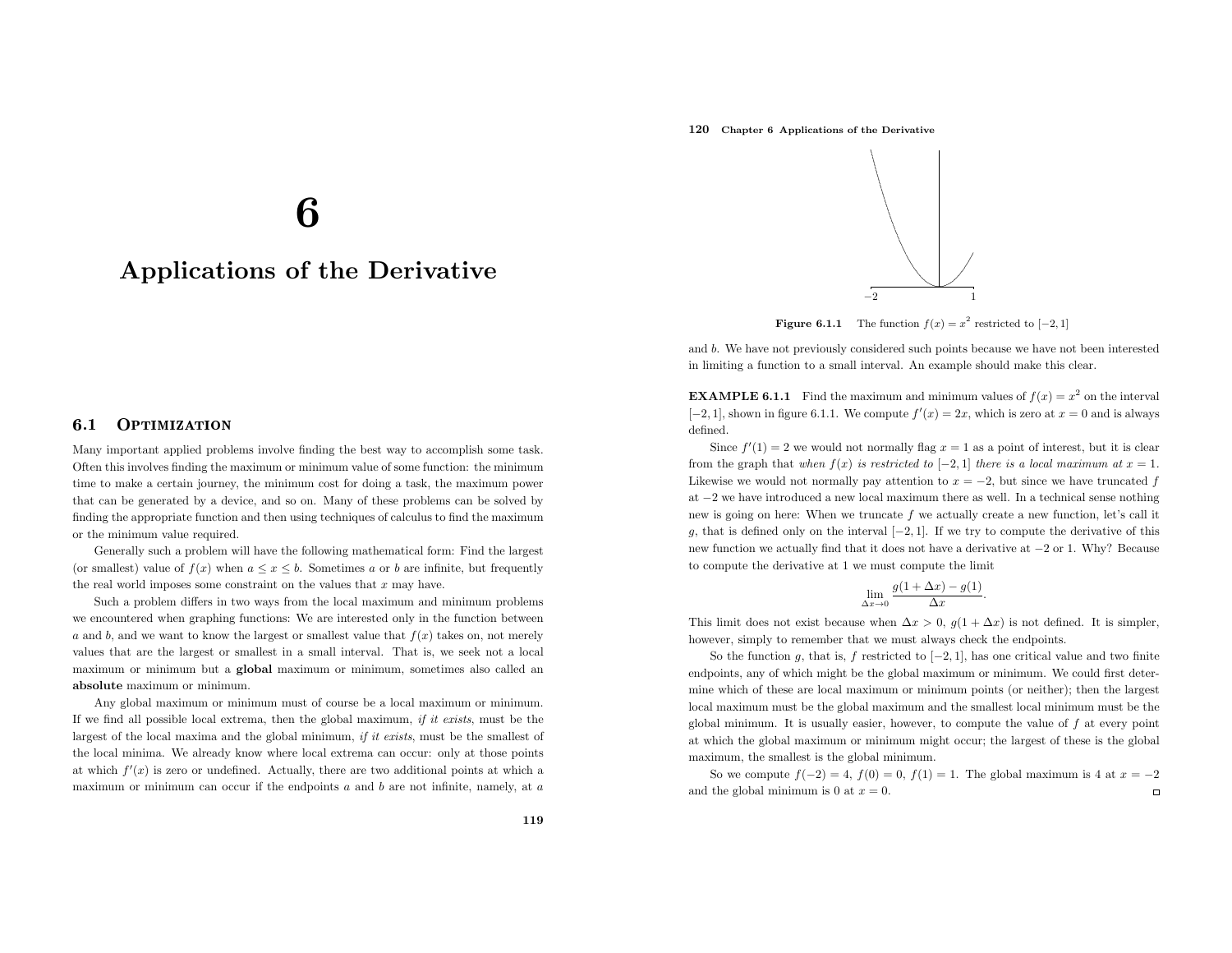122 Chapter <sup>6</sup> Applications of the Derivative

#### 6.1 Optimization<sup>121</sup>

It is possible that there is no <sup>g</sup>lobal maximum or minimum. It is difficult, and not particularly useful, to express <sup>a</sup> complete procedure for determining whether this is the case. Generally, the best approac<sup>h</sup> is to gain enoug<sup>h</sup> understanding of the shape of the grap<sup>h</sup> to decide. Fortunately, only <sup>a</sup> roug<sup>h</sup> idea of the shape is usually needed.

There are some particularly nice cases that are easy. <sup>A</sup> continuous function on <sup>a</sup> closedinterval  $[a, b]$  always has both a global maximum and a global minimum, so examining the critical values and the endpoints is enough:

**THEOREM 6.1.2** Extreme value theorem If  $f$  is continuous on a closed interval  $[a, b]$ , then it has both a minimum and a maximum point. That is, there are real numbers c and d in [a, b] so that for every x in [a, b],  $f(x) \le f(c)$  and  $f(x) \ge f(d)$ .

Another easy case: If <sup>a</sup> function is continuous and has <sup>a</sup> single critical value, then if there is <sup>a</sup> local maximum at the critical value it is <sup>a</sup> <sup>g</sup>lobal maximum, and if it is <sup>a</sup> local minimum it is <sup>a</sup> <sup>g</sup>lobal minimum. There may also be <sup>a</sup> <sup>g</sup>lobal minimum in the first case, or <sup>a</sup> <sup>g</sup>lobal maximum in the second case, but that will generally require more effort to determine.

**EXAMPLE 6.1.3** Let  $f(x) = -x^2 + 4x - 3$ . Find the maximum value of  $f(x)$  on the interval [0, 4]. First note that  $f'(x) = -2x+4 = 0$  when  $x = 2$ , and  $f(2) = 1$ . Next observe that  $f'(x)$  is defined for all x, so there are no other critical values. Finally,  $f(0) = -3$  and  $f(4) = -3$ . The largest value of  $f(x)$  on the interval  $[0, 4]$  is  $f(2) = 1$ .  $\Box$ 

**EXAMPLE 6.1.4** Let  $f(x) = -x^2 + 4x - 3$ . Find the maximum value of  $f(x)$  on the interval  $[-1, 1]$ .

First note that  $f'(x) = -2x + 4 = 0$  when  $x = 2$ . But  $x = 2$  is not in the interval, so we don't use it. Thus the only two points to be checked are the endpoints;  $f(-1) = -8$  $\Box$ and  $f(1) = 0$ . So the largest value of  $f(x)$  on  $[-1, 1]$  is  $f(1) = 0$ .

**EXAMPLE 6.1.5** Find the maximum and minimum values of the function  $f(x) =$  $7 + |x - 2|$  for x between 1 and 4 inclusive. The derivative  $f'(x)$  is never zero, but  $f'(x)$  is undefined at  $x = 2$ , so we compute  $f(2) = 7$ . Checking the end points we get  $f(1) = 8$  and  $f(4) = 9$ . The smallest of these numbers is  $f(2) = 7$ , which is, therefore, the minimum  $\Box$ value of  $f(x)$  on the interval  $1 \le x \le 4$ , and the maximum is  $f(4) = 9$ .

**EXAMPLE 6.1.6** Find all local maxima and minima for  $f(x) = x^3 - x$ , and deter- $= x$ mine whether there is a global maximum or minimum on the open interval  $(-2, 2)$ . In example 5.1.2 we found a local maximum at  $(-\sqrt{3}/3, 2\sqrt{3}/9)$  and a local minimum at  $(\sqrt{3}/3, -2\sqrt{3}/9)$ . Since the endpoints are not in the interval  $(-2, 2)$  they cannot be con-



**Figure 6.1.2**  $f(x) = x^3 - x$ 

sidered. Is the lone local maximum <sup>a</sup> <sup>g</sup>lobal maximum? Here we must look more closely at the graph. We know that on the closed interval  $[-\sqrt{3}/3, \sqrt{3}/3]$  there is a global maximum at  $x = -\sqrt{3}/3$  and a global minimum at  $x = \sqrt{3}/3$ . So the question becomes: what happens between  $-2$  and  $-\sqrt{3}/3$ , and between  $\sqrt{3}/3$  and 2? Since there is a local minimum at  $x = \sqrt{3}/3$ , the graph must continue up to the right, since there are no more critical values. This means no value of f will be less than  $-2\sqrt{3}/9$  between  $\sqrt{3}/3$  and 2, but it says nothing about whether we might find a value larger than the local maximum  $2\sqrt{3}/9$ . How can we tell? Since the function increases to the right of  $\sqrt{3}/3$ , we need to know what the function values do "close to" 2. Here the easiest test is to <sup>p</sup>ick <sup>a</sup> number and do <sup>a</sup> computation to get some idea of what's going on. Since  $f(1.9) = 4.959 > 2\sqrt{3}/9$ , there is no global maximum at  $-\sqrt{3}/3$ , and hence no global maximum at all. (How can we tell that  $4.959 > 2\sqrt{3}/9$ ? We can use a calculator to approximate the right hand side; if it is not even close to 4.959 we can take this as decisive. Since  $2\sqrt{3}/9 \approx 0.3849$ , there's really no question. Funny things can happen in the rounding done by computers and calculators, however, so we might be <sup>a</sup> little more careful, especially if the values come out quite close. In this case we can convert the relation  $4.959 > 2\sqrt{3}/9$  into  $(9/2)4.959 > \sqrt{3}$  and ask whether this is true. Since the left side is clearly larger than <sup>4</sup> · <sup>4</sup> which is clearly larger than  $\sqrt{3}$ , this settles the question.)

A similar analysis shows that there is also no global minimum. The graph of  $f(x)$  on  $\Box$  $(-2, 2)$  is shown in figure 6.1.2.

EXAMPLE 6.1.7 Of all rectangles of area 100, which has the smallest perimeter?

First we must translate this into <sup>a</sup> purely mathematical problem in which we want to find the minimum value of a function. If  $x$  denotes one of the sides of the rectangle, then the adjacent side must be  $100/x$  (in order that the area be 100). So the function we want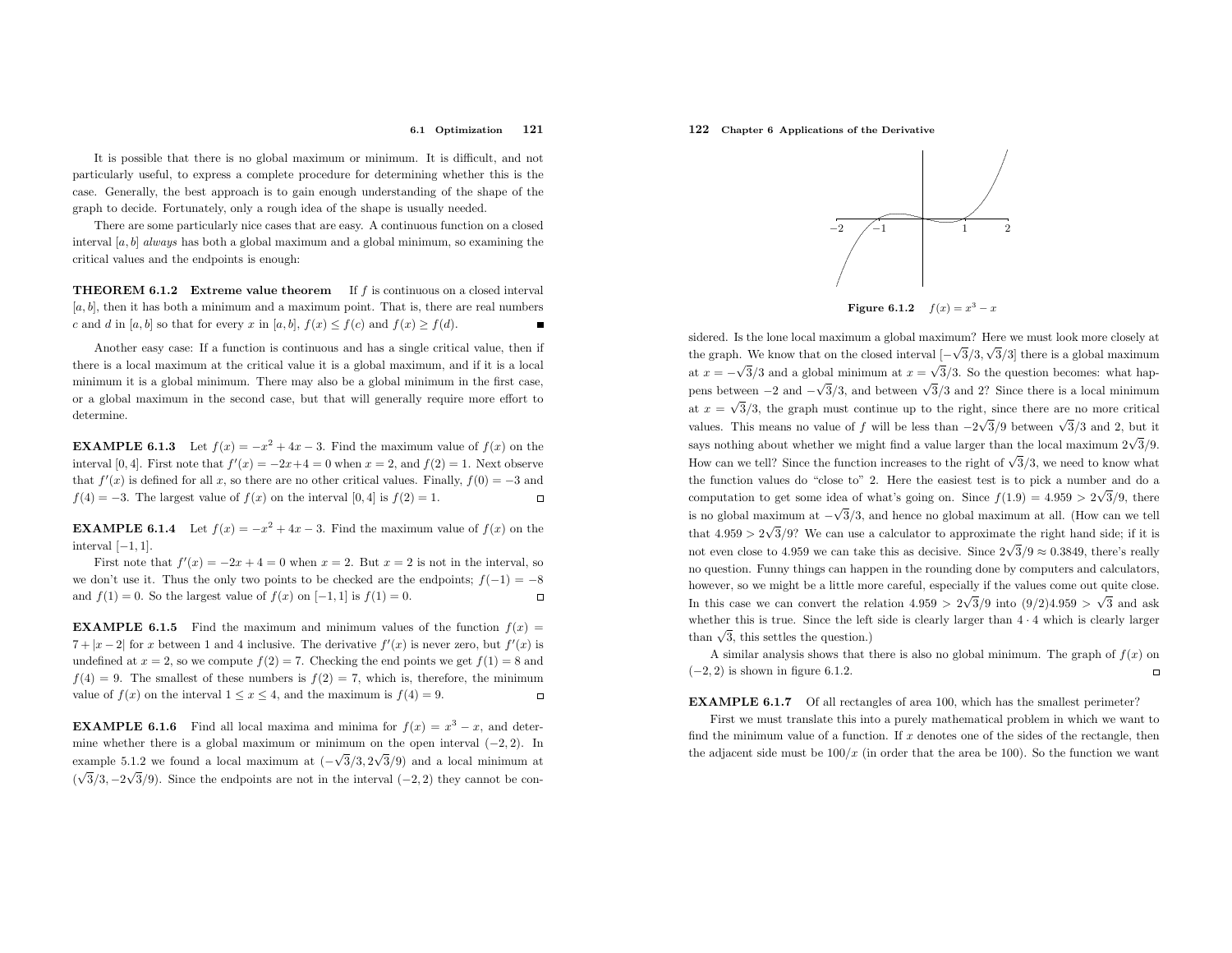to minimize is

$$
f(x) = 2x + 2\frac{100}{x}
$$

since the perimeter is twice the length <sup>p</sup>lus twice the width of the rectangle. Not all values of x make sense in this problem: lengths of sides of rectangles must be positive, so  $x > 0$ . If  $x > 0$  then so is  $100/x$ , so we need no second condition on x.

We next find  $f'(x)$  and set it equal to zero:  $0 = f'(x) = 2 - 200/x^2$ . Solving  $f'(x) = 0$ for x gives us  $x = \pm 10$ . We are interested only in  $x > 0$ , so only the value  $x = 10$  is of interest. Since  $f'(x)$  is defined everywhere on the interval  $(0, \infty)$ , there are no more critical values, and there are no endpoints. Is there <sup>a</sup> local maximum, minimum, or neither at  $x = 10$ ? The second derivative is  $f''(x) = 400/x^3$ , and  $f''(10) > 0$ , so there is a local minimum. Since there is only one critical value, this is also the <sup>g</sup>lobal minimum, so the  $\Box$ rectangle with smallest perimeter is the  $10 \times 10$  square.

**EXAMPLE 6.1.8** You want to sell a certain number  $n$  of items in order to maximize your profit. Market research tells you that if you set the price at \$1.50, you will be able to sell <sup>5000</sup> items, and for every <sup>10</sup> cents you lower the price below \$1.50 you will be able to sell another <sup>1000</sup> items. Suppose that your fixed costs ("start-up costs") total \$2000, and the per item cost of production ("marginal cost") is \$0.50. Find the price to set per item and the number of items sold in order to maximize profit, and also determine the maximum profit you can get.

The first step is to convert the problem into <sup>a</sup> function maximization problem. Since we want to maximize profit by setting the price per item, we should look for <sup>a</sup> function $P(x)$  representing the profit when the price per item is x. Profit is revenue minus costs, and revenue is number of items sold times the price per item, so we get  $P = nx - 2000 - 0.50n$ . The number of items sold is itself a function of  $x, n = 5000 + 1000(1.5 - x)/0.10$ , because  $(1.5 - x)/0.10$  is the number of multiples of 10 cents that the price is below \$1.50. Now we substitute for  $n$  in the profit function:

 $P(x) = (5000 + 1000(1.5 - x)/0.10)x - 2000 - 0.5(5000 + 1000(1.5 - x)/0.10)$  $=-10000x^{2} + 25000x - 12000$ 

We want to know the maximum value of this function when  $x$  is between 0 and 1.5. The derivative is  $P'(x) = -20000x + 25000$ , which is zero when  $x = 1.25$ . Since  $P''(x) =$  $-20000 < 0$ , there must be a local maximum at  $x = 1.25$ , and since this is the only critical value it must be a global maximum as well. (Alternately, we could compute  $P(0)$  =  $-12000, P(1.25) = 3625, \text{ and } P(1.5) = 3000 \text{ and note that } P(1.25) \text{ is the maximum of }$  these.) Thus the maximum profit is \$3625, attained when we set the price at \$1.25 and $\Box$ sell <sup>7500</sup> items.

124 Chapter <sup>6</sup> Applications of the Derivative



**Figure 6.1.3** Rectangle in a parabola.

EXAMPLE 6.1.9 Find the largest rectangle (that is, the rectangle with largest area) that fits inside the graph of the parabola  $y = x^2$  below the line  $y = a$  (a is an unspecified constant value), with the top side of the rectangle on the horizontal line  $y = a$ ; see figure 6.1.3.)

We want to find the maximum value of some function  $A(x)$  representing area. Perhaps the hardest part of this problem is deciding what  $x$  should represent. The lower right corner of the rectangle is at  $(x, x^2)$ , and once this is chosen the rectangle is completely determined. So we can let the x in  $A(x)$  be the x of the parabola  $f(x) = x^2$ . Then the area is  $A(x) = (2x)(a - x^2) = -2x^3 + 2ax$ . We want the maximum value of  $A(x)$  when x is in [0,  $\sqrt{a}$ ]. (You might object to allowing  $x = 0$  or  $x = \sqrt{a}$ , since then the "rectangle" has either no width or no height, so is not "really" <sup>a</sup> rectangle. But the problem is somewhat easier if we simply allow such rectangles, which have zero area.)

Setting  $0 = A'(x) = -6x^2 + 2a$  we get  $x = \sqrt{a/3}$  as the only critical value. Testing this and the two endpoints, we have  $A(0) = A(\sqrt{a}) = 0$  and  $A(\sqrt{a/3}) = (4/9)\sqrt{3}a^{3/2}$ . The maximum area thus occurs when the rectangle has dimensions  $2\sqrt{a/3} \times (2/3)a$ .

EXAMPLE 6.1.10 If you fit the largest possible cone inside <sup>a</sup> sphere, what fraction of the volume of the sphere is occupied by the cone? (Here by "cone" we mean <sup>a</sup> right circular cone, i.e., <sup>a</sup> cone for which the base is perpendicular to the axis of symmetry, and for which the cross-section cut perpendicular to the axis of symmetry at any point is <sup>a</sup> circle.)

Let R be the radius of the sphere, and let r and h be the base radius and height of the cone inside the sphere. What we want to maximize is the volume of the cone:  $\pi r^2 h/3$ . Here R is a fixed value, but r and h can vary. Namely, we could choose r to be as large as possible—equal to  $R$ —by taking the height equal to  $R$ ; or we could make the cone's height h larger at the expense of making <sup>r</sup> <sup>a</sup> little less than <sup>R</sup>. See the cross-section depicted in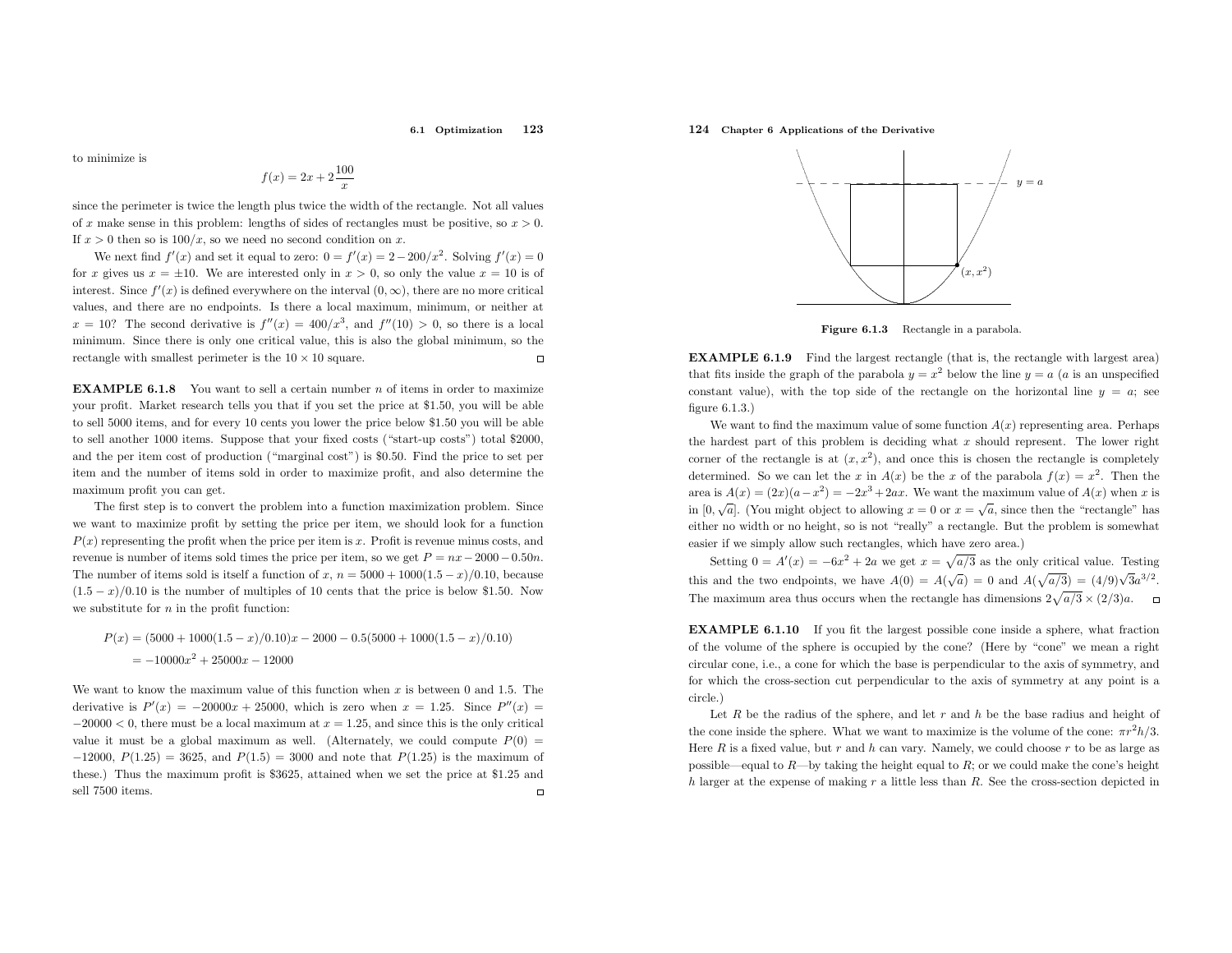

**Figure 6.1.4** Cone in a sphere.

figure 6.1.4. We have situated the picture in a convenient way relative to the  $x$  and  $y$  axes, namely, with the center of the sphere at the origin and the vertex of the cone at the far left on the <sup>x</sup>-axis.

Notice that the function we want to maximize,  $\pi r^2 h/3$ , depends on *two* variables. This is frequently the case, but often the two variables are related in some way so that "really" there is only one variable. So our next step is to find the relationship and use it to solve for one of the variables in terms of the other, so as to have <sup>a</sup> function of only one variable to maximize. In this problem, the condition is apparent in the figure: the upper corner of the triangle, whose coordinates are  $(h - R, r)$ , must be on the circle of radius R. That is,

$$
(h - R)^2 + r^2 = R^2
$$

We can solve for h in terms of r or for r in terms of h. Either involves taking a square root, but we notice that the volume function contains  $r^2$ , not r by itself, so it is easiest to solve for  $r^2$  directly:  $r^2 = R^2 - (h - R)^2$ . Then we substitute the result into  $\pi r^2 h/3$ :

$$
V(h) = \pi (R^2 - (h - R)^2)h/3
$$

$$
= -\frac{\pi}{3}h^3 + \frac{2}{3}\pi h^2 R
$$

We want to maximize  $V(h)$  when h is between 0 and 2R. Now we solve  $0 = f'(h) =$  $-\pi h^2 + (4/3)\pi hR$ , getting  $h = 0$  or  $h = 4R/3$ . We compute  $V(0) = V(2R) = 0$  and  $V(4R/3) = (32/81)\pi R^3$ . The maximum is the latter; since the volume of the sphere is  $(4/3)\pi R^3$ , the fraction of the sphere occupied by the cone is

$$
\frac{(32/81)\pi R^3}{(4/3)\pi R^3} = \frac{8}{27} \approx 30\%.
$$

# 126 Chapter <sup>6</sup> Applications of the Derivative

EXAMPLE 6.1.11 You are making cylindrical containers to contain <sup>a</sup> <sup>g</sup>iven volume. Suppose that the top and bottom are made of a material that is  $N$  times as expensive (cost per unit area) as the material used for the lateral side of the cylinder. Find (in terms of  $N$ ) the ratio of height to base radius of the cylinder that minimizes the cost of making the containers.

Let us first choose letters to represent various things:  $h$  for the height,  $r$  for the base radius,  $V$  for the volume of the cylinder, and  $c$  for the cost per unit area of the lateral side of the cylinder;  $V$  and  $c$  are constants,  $h$  and  $r$  are variables. Now we can write the cost of materials:

$$
c(2\pi rh) + Nc(2\pi r^2).
$$

Again we have two variables; the relationship is provided by the fixed volume of the cylinder:  $V = \pi r^2 h$ . We use this relationship to eliminate h (we could eliminate r, but it's <sup>a</sup> little easier if we eliminate <sup>h</sup>, which appears in only one <sup>p</sup>lace in the above formula for cost). The result is

$$
f(r)=2c\pi r\frac{V}{\pi r^2}+2Nc\pi r^2=\frac{2cV}{r}+2Nc\pi r^2
$$

We want to know the minimum value of this function when r is in  $(0, \infty)$ . We now set  $0 = f'(r) = -2cV/r^2 + 4Ncπr$ , giving  $r = \sqrt[3]{V/(2Nπ)}$ . Since  $f''(r) = 4cV/r^3 + 4Ncπ$ is positive when  $r$  is positive, there is a local minimum at the critical value, and hence a <sup>g</sup>lobal minimum since there is only one critical value.

Finally, since  $h = V/(\pi r^2)$ ,

$$
\frac{h}{r} = \frac{V}{\pi r^3} = \frac{V}{\pi (V/(2N\pi))} = 2N,
$$

so the minimum cost occurs when the height  $h$  is  $2N$  times the radius. If, for example, there is no difference in the cost of materials, the height is twice the radius (or the height is equa<sup>l</sup> to the diameter).  $\Box$ 



Figure 6.1.5 Minimizing travel time.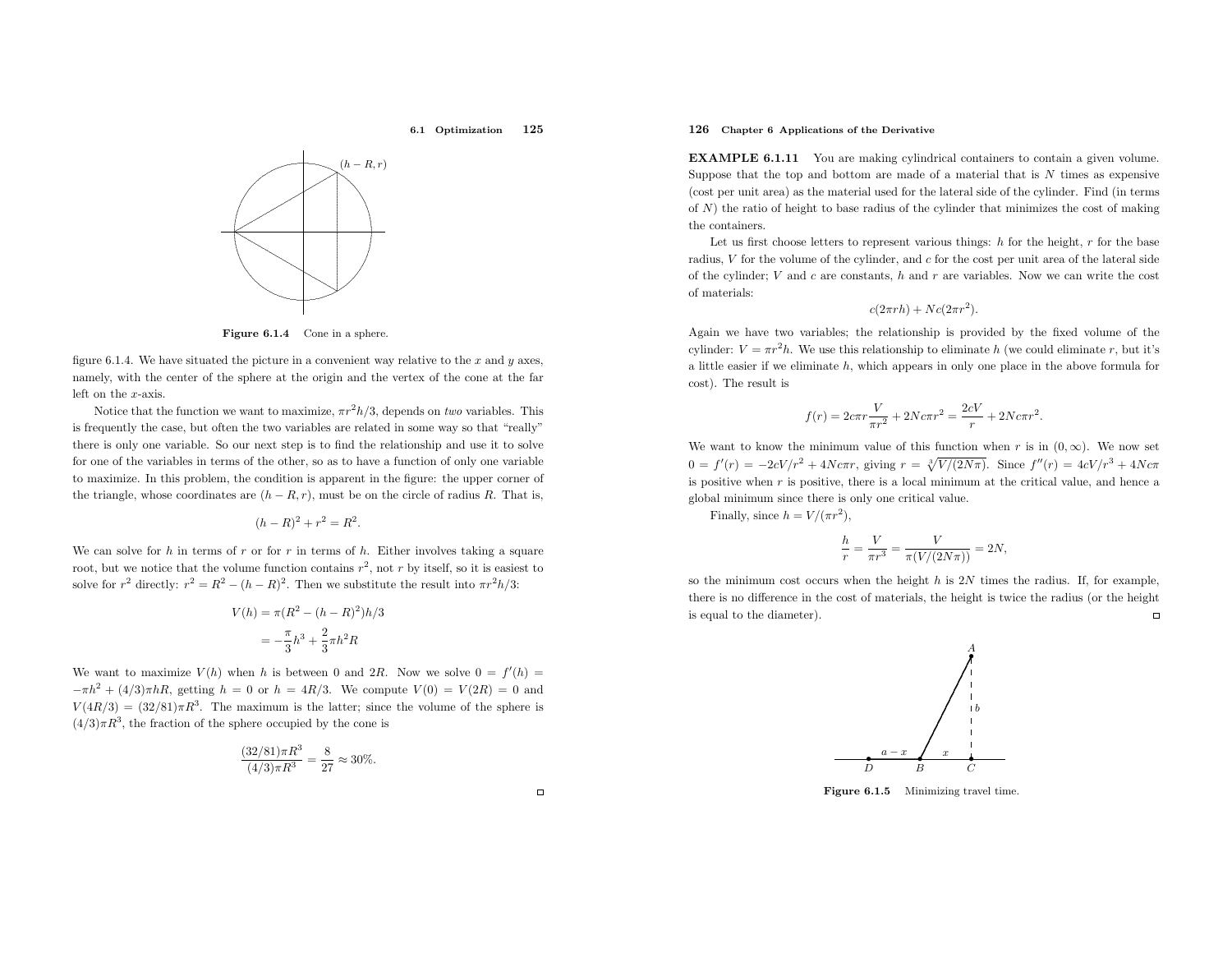**EXAMPLE 6.1.12** Suppose you want to reach a point  $A$  that is located across the sand from <sup>a</sup> nearby road (see figure 6.1.5). Suppose that the road is straight, and <sup>b</sup> is the distance from A to the closest point C on the road. Let v be your speed on the road, and let  $w$ , which is less than  $v$ , be your speed on the sand. Right now you are at the point  $D$ , which is a distance  $a$  from  $C$ . At what point  $B$  should you turn off the road and head across the sand in order to minimize your travel time to A?

Let x be the distance short of C where you turn off, i.e., the distance from B to C. We want to minimize the total travel time. Recall that when traveling at constant velocity, time is distance divided by velocity.

You travel the distance  $DB$  at speed v, and then the distance  $BA$  at speed w. Since  $\overline{DB} = a - x$  and, by the Pythagorean theorem,  $\overline{BA} = \sqrt{x^2 + b^2}$ , the total time for the trip is

$$
f(x) = \frac{a - x}{v} + \frac{\sqrt{x^2 + b^2}}{w}.
$$

We want to find the minimum value of  $f$  when  $x$  is between 0 and  $a$ . As usual we set  $f'(x) = 0$  and solve for x:

$$
0 = f'(x) = -\frac{1}{v} + \frac{x}{w\sqrt{x^2 + b^2}}
$$

$$
w\sqrt{x^2 + b^2} = vx
$$

$$
w^2(x^2 + b^2) = v^2x^2
$$

$$
w^2b^2 = (v^2 - w^2)x^2
$$

$$
x = \frac{wb}{\sqrt{v^2 - w^2}}
$$

Notice that  $a$  does not appear in the last expression, but  $a$  is not irrelevant, since we are interested only in critical values that are in [0, a], and  $wb/\sqrt{v^2 - w^2}$  is either in this interval or not. If it is, we can use the second derivative to test it:

$$
f''(x) = \frac{b^2}{(x^2 + b^2)^{3/2}w}.
$$

Since this is always positive there is <sup>a</sup> local minimum at the critical point, and so it is <sup>a</sup> <sup>g</sup>lobal minimum as well.

If the critical value is not in  $[0, a]$  it is larger than a. In this case the minimum must occur at one of the endpoints. We can compute

$$
f(0) = \frac{a}{v} + \frac{b}{w}
$$

$$
f(a) = \frac{\sqrt{a^2 + b^2}}{w}
$$

# 128 Chapter <sup>6</sup> Applications of the Derivative

but it is difficult to determine which of these is smaller by direct comparison. If, as is likely in practice, we know the values of  $v, w, a$ , and  $b$ , then it is easy to determine this. With a little cleverness, however, we can determine the minimum in general. We have seen that  $f''(x)$  is always positive, so the derivative  $f'(x)$  is always increasing. We know that at  $wb/\sqrt{v^2 - w^2}$  the derivative is zero, so for values of x less than that critical value, the derivative is negative. This means that  $f(0) > f(a)$ , so the minimum occurs when  $x = a$ .

So the upshot is this: If you start farther away from C than  $w b/\sqrt{v^2 - w^2}$  then you always want to cut across the sand when you are a distance  $wb/\sqrt{v^2 - w^2}$  from point C. If you start closer than this to  $C$ , you should cut directly across the sand.  $\Box$ 

## Summary—Steps to solve an optimization problem.

- 1. Decide what the variables are and what the constants are, draw <sup>a</sup> diagram if appropriate, understand clearly what it is that is to be maximized or minimized.
- 2. Write <sup>a</sup> formula for the function for which you wish to find the maximum or minimum.
- **3.** Express that formula in terms of only one variable, that is, in the form  $f(x)$ .
- **4.** Set  $f'(x) = 0$  and solve. Check all critical values and endpoints to determine the extreme value.

## Exercises 6.1.

1. Let 
$$
f(x) = \begin{cases} 1 + 4x - x^2 & \text{for } x \le 3 \\ (x+5)/2 & \text{for } x > 3 \end{cases}
$$

Find the maximum value and minimum values of  $f(x)$  for x in [0,4]. Graph  $f(x)$  to check your answers. ⇒

- 2. Find the dimensions of the rectangle of largest area having fixed perimeter 100.  $\Rightarrow$
- **3.** Find the dimensions of the rectangle of largest area having fixed perimeter  $P \Rightarrow$
- 4. <sup>A</sup> box with square base and no top is to hold <sup>a</sup> volume 100. Find the dimensions of the box that requires the least material for the five sides. Also find the ratio of height to side of the base.⇒
- 5. <sup>A</sup> box with square base is to hold <sup>a</sup> volume 200. The bottom and top are formed by folding in flaps from all four sides, so that the bottom and top consist of two layers of cardboard. Find the dimensions of the box that requires the least material. Also find the ratio of height to side of the base.  $\Rightarrow$
- **6.** A box with square base and no top is to hold a volume  $V$ . Find (in terms of  $V$ ) the dimensions of the box that requires the least material for the five sides. Also find the ratio of height toside of the base. (This ratio will not involve  $V$ .)  $\Rightarrow$
- 7. You have <sup>100</sup> feet of fence to make <sup>a</sup> rectangular <sup>p</sup>lay area alongside the wall of your house. The wall of the house bounds one side. What is the largest size possible (in square feet) for the play area?  $\Rightarrow$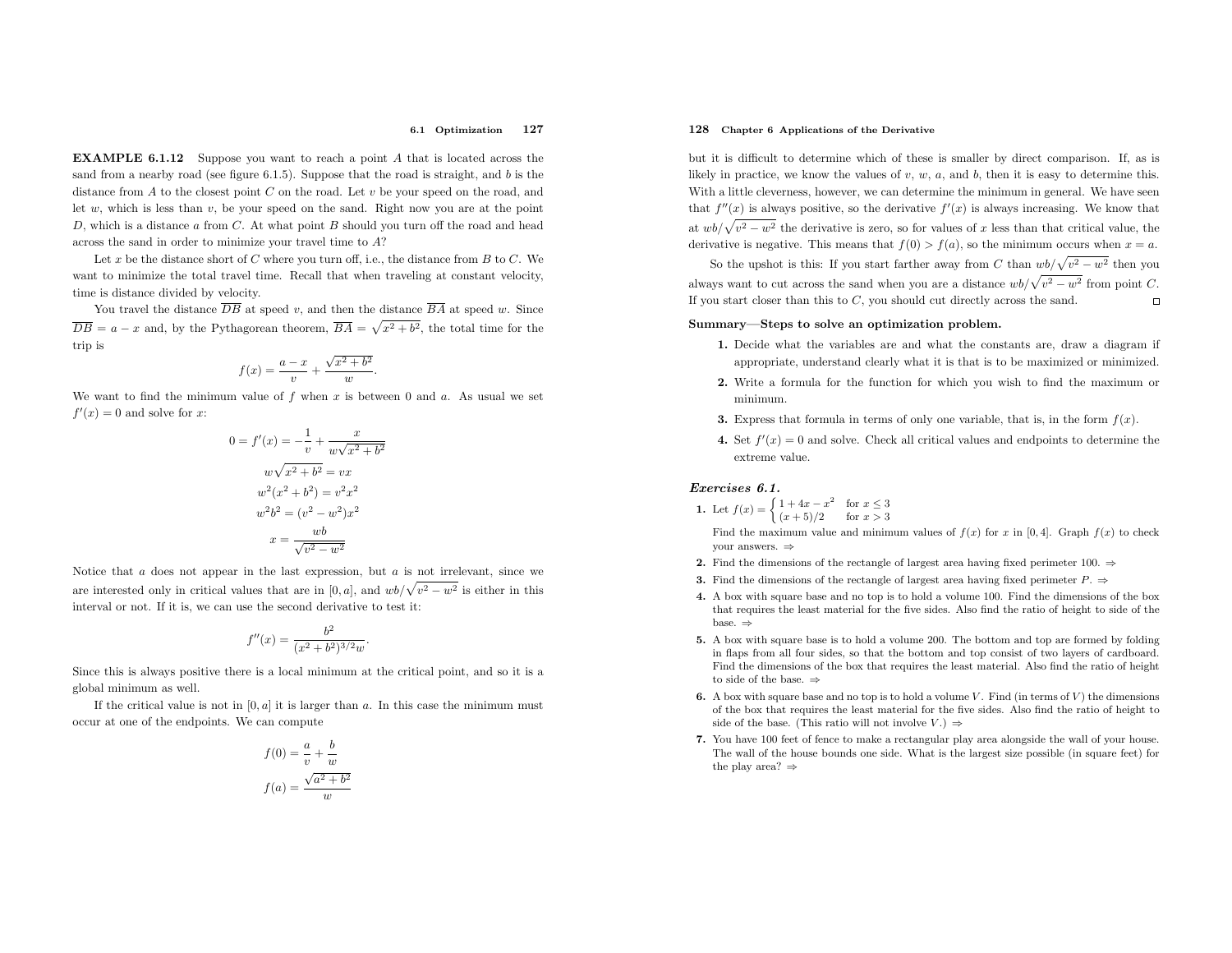- 8. You have <sup>l</sup> feet of fence to make <sup>a</sup> rectangular <sup>p</sup>lay area alongside the wall of your house. The wall of the house bounds one side. What is the largest size possible (in square feet) for the play area?  $\Rightarrow$
- 9. Marketing tells you that if you set the price of an item at \$10 then you will be unable to sell it, but that you can sell <sup>500</sup> items for each dollar below \$10 that you set the price. Suppose your fixed costs total \$3000, and your marginal cost is \$2 per item. What is the most profit you can make? ⇒
- 10. Find the area of the largest rectangle that fits inside <sup>a</sup> semicircle of radius <sup>10</sup> (one side of the rectangle is along the diameter of the semicircle).  $\Rightarrow$
- 11. Find the area of the largest rectangle that fits inside <sup>a</sup> semicircle of radius <sup>r</sup> (one side of the rectangle is along the diameter of the semicircle).  $\Rightarrow$
- 12. For <sup>a</sup> cylinder with surface area 50, including the top and the bottom, find the ratio of height to base radius that maximizes the volume.  $\Rightarrow$
- **13.** For a cylinder with given surface area  $S$ , including the top and the bottom, find the ratio of height to base radius that maximizes the volume.  $\Rightarrow$
- 14. You want to make cylindrical containers to hold <sup>1</sup> liter (1000 cubic centimeters) using the least amount of construction material. The side is made from <sup>a</sup> rectangular <sup>p</sup>iece of material, and this can be done with no material wasted. However, the top and bottom are cut fromsquares of side  $2r$ , so that  $2(2r)^2 = 8r^2$  of material is needed (rather than  $2\pi r^2$ , which is the total area of the top and bottom). Find the dimensions of the container using the least amount of material, and also find the ratio of height to radius for this container.  $\Rightarrow$
- 15. You want to make cylindrical containers of <sup>a</sup> <sup>g</sup>iven volume V using the least amount of construction material. The side is made from <sup>a</sup> rectangular <sup>p</sup>iece of material, and this can be done with no material wasted. However, the top and bottom are cut from squares of side 2r, so that  $2(2r)^2 = 8r^2$  of material is needed (rather than  $2\pi r^2$ , which is the total area of the top and bottom). Find the optimal ratio of height to radius.  $\Rightarrow$
- 16. Given <sup>a</sup> right circular cone, you put an upside-down cone inside it so that its vertex is at the center of the base of the larger cone and its base is parallel to the base of the larger cone. If you choose the upside-down cone to have the largest possible volume, what fraction of the volume of the larger cone does it occupy? (Let  $H$  and  $R$  be the height and base radius of the larger cone, and let  $h$  and  $r$  be the height and base radius of the smaller cone. Hint: Use similar triangles to get an equation relating h and  $r$ .)  $\Rightarrow$
- 17. In example 6.1.12, what happens if  $w \geq v$  (i.e., your speed on sand is at least your speed on the road)?  $\Rightarrow$
- 18. <sup>A</sup> container holding <sup>a</sup> fixed volume is being made in the shape of <sup>a</sup> cylinder with <sup>a</sup> hemispherical top. (The hemispherical top has the same radius as the cylinder.) Find the ratio of height to radius of the cylinder which minimizes the cost of the container if (a) the cost per unit area of the top is twice as great as the cost per unit area of the side, and the container is made with no bottom; (b) the same as in (a), except that the container is made with <sup>a</sup> circular bottom, for which the cost per unit area is 1.5 times the cost per unit area of the side.⇒
- 19. <sup>A</sup> <sup>p</sup>iece of cardboard is <sup>1</sup> meter by <sup>1</sup>/<sup>2</sup> meter. <sup>A</sup> square is to be cut from each corner and the sides folded up to make an open-top box. What are the dimensions of the box withmaximum possible volume? ⇒

# 130 Chapter <sup>6</sup> Applications of the Derivative

- 20. (a) <sup>A</sup> square <sup>p</sup>iece of cardboard of side <sup>a</sup> is used to make an open-top box by cutting out <sup>a</sup> small square from each corner and bending up the sides. How large <sup>a</sup> square should be cut from each corner in order that the box have maximum volume? (b) What if the <sup>p</sup>iece of cardboard used to make the box is a rectangle of sides a and  $b$ ?  $\Rightarrow$
- 21. <sup>A</sup> window consists of <sup>a</sup> rectangular <sup>p</sup>iece of clear <sup>g</sup>lass with <sup>a</sup> semicircular <sup>p</sup>iece of colored <sup>g</sup>lass on top; the colored <sup>g</sup>lass transmits only <sup>1</sup>/<sup>2</sup> as much light per unit area as the the clear <sup>g</sup>lass. If the distance from top to bottom (across both the rectangle and the semicircle) is <sup>2</sup> meters and the window may be no more than 1.5 meters wide, find the dimensions of the rectangular portion of the window that lets through the most light.  $\Rightarrow$
- 22. <sup>A</sup> window consists of <sup>a</sup> rectangular <sup>p</sup>iece of clear <sup>g</sup>lass with <sup>a</sup> semicircular <sup>p</sup>iece of coloredglass on top. Suppose that the colored glass transmits only  $k$  times as much light per unit area as the clear glass  $(k \text{ is between } 0 \text{ and } 1)$ . If the distance from top to bottom (across both the rectangle and the semicircle) is a fixed distance  $H$ , find (in terms of  $k$ ) the ratio of vertical side to horizontal side of the rectangle for which the window lets through the most light.⇒
- 23. You are designing <sup>a</sup> poster to contain <sup>a</sup> fixed amount A of printing (measured in square centimeters) and have margins of <sup>a</sup> centimeters at the top and bottom and <sup>b</sup> centimeters at the sides. Find the ratio of vertical dimension to horizontal dimension of the printed area onthe poster if you want to minimize the amount of posterboard needed.  $\Rightarrow$
- **24.** The strength of a rectangular beam is proportional to the product of its width  $w$  times the square of its depth <sup>d</sup>. Find the dimensions of the strongest beam that can be cut from <sup>a</sup> cylindrical log of radius  $r \Rightarrow$



Figure 6.1.6 Cutting <sup>a</sup> beam.

- 25. What fraction of the volume of <sup>a</sup> sphere is taken up by the largest cylinder that can be fit inside the sphere?  $\Rightarrow$
- 26. The U.S. post office will accept <sup>a</sup> box for shipment only if the sum of the length and <sup>g</sup>irth (distance around) is at most <sup>108</sup> in. Find the dimensions of the largest acceptable box withsquare front and back.  $\Rightarrow$
- **27.** Find the dimensions of the lightest cylindrical can containing  $0.25$  liter  $(=250 \text{ cm}^3)$  if the top and bottom are made of <sup>a</sup> material that is twice as heavy (per unit area) as the material used for the side.  $\Rightarrow$
- **28.** A conical paper cup is to hold  $1/4$  of a liter. Find the height and radius of the cone which minimizes the amount of paper needed to make the cup. Use the formula  $\pi r \sqrt{r^2 + h^2}$  for the area of the side of a cone.  $\Rightarrow$
- 29. <sup>A</sup> conical paper cup is to hold <sup>a</sup> fixed volume of water. Find the ratio of height to base radius of the cone which minimizes the amount of paper needed to make the cup. Use the formula $\pi r \sqrt{r^2 + h^2}$  for the area of the side of a cone, called the **lateral area** of the cone.  $\Rightarrow$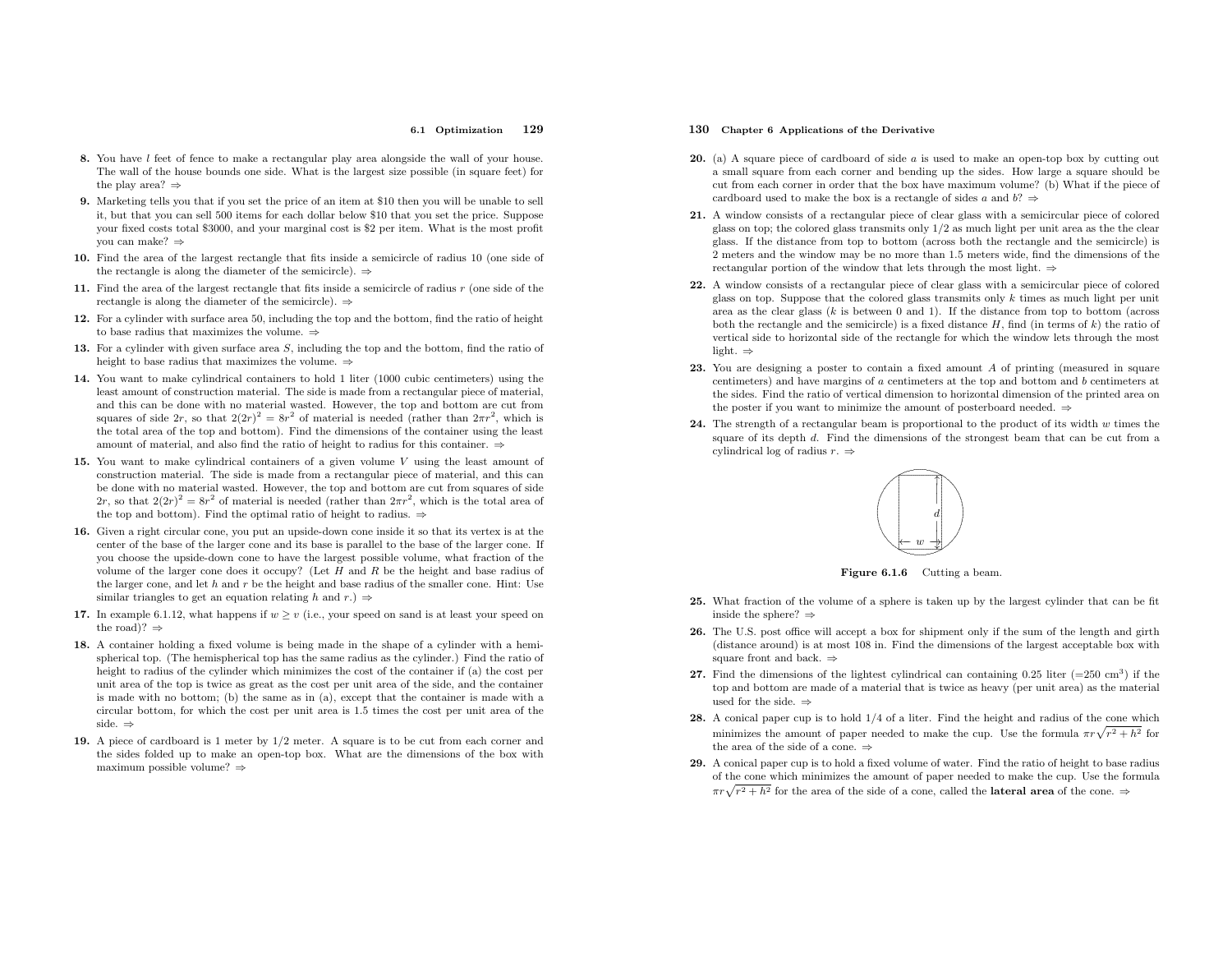- 30. If you fit the cone with the largest possible surface area (lateral area <sup>p</sup>lus area of base) intoa sphere, what percent of the volume of the sphere is occupied by the cone?  $\Rightarrow$
- 31. Two electrical charges, one <sup>a</sup> positive charge <sup>A</sup> of magnitude <sup>a</sup> and the other <sup>a</sup> negative charge B of magnitude  $b$ , are located a distance  $c$  apart. A positively charged particle  $P$  is situated on the line between A and B. Find where  $P$  should be put so that the pull away from A towards B is minimal. Here assume that the force from each charge is proportional to the strength of the source and inversely proportional to the square of the distance fromthe source.  $\Rightarrow$
- 32. Find the fraction of the area of <sup>a</sup> triangle that is occupied by the largest rectangle that can be drawn in the triangle (with one of its sides along <sup>a</sup> side of the triangle). Show that this fraction does not depend on the dimensions of the given triangle.  $\Rightarrow$
- 33. How are your answers to Problem 9 affected if the cost per item for the x items, instead of being simply \$2, decreases below \$2 in proportion to  $x$  (because of economy of scale and volume discounts) by 1 cent for each 25 items produced?  $\Rightarrow$
- 34. You are standing near the side of <sup>a</sup> large wading poo<sup>l</sup> of uniform depth when you see <sup>a</sup> childin trouble. You can run at a speed  $v_1$  on land and at a slower speed  $v_2$  in the water. Your perpendicular distance from the side of the pool is a, the child's perpendicular distance is  $b$ . and the distance along the side of the poo<sup>l</sup> between the closest point to you and the closest point to the child is  $c$  (see the figure below). Without stopping to do any calculus, you instinctively choose the quickest route (shown in the figure) and save the child. Our purpose is to derive a relation between the angle  $\theta_1$  your path makes with the perpendicular to the side of the pool when you're on land, and the angle  $\theta_2$  your path makes with the perpendicular when you're in the water. To do this, let  $x$  be the distance between the closest point to you at the side of the poo<sup>l</sup> and the point where you enter the water. Write the total time yourun (on land and in the water) in terms of x (and also the constants  $a, b, c, v_1, v_2$ ). Then set the derivative equa<sup>l</sup> to zero. The result, called "Snell's law" or the "law of refraction," alsogoverns the bending of light when it goes into water.  $\Rightarrow$



Figure 6.1.7 Wading poo<sup>l</sup> rescue.

#### 6.22 RELATED RATES

Suppose we have two variables  $x$  and  $y$  (in most problems the letters will be different, but for now let's use  $x$  and  $y$ ) which are both changing with time. A "related rates" problem is <sup>a</sup> problem in which we know one of the rates of change at <sup>a</sup> <sup>g</sup>iven instant—say,

# 132 Chapter <sup>6</sup> Applications of the Derivative

 $\dot{x} = dx/dt$ —and we want to find the other rate  $\dot{y} = dy/dt$  at that instant. (The use of  $\dot{x}$  to mean  $dx/dt$  goes back to Newton and is still used for this purpose, especially by physicists.)

If y is written in terms of x, i.e.,  $y = f(x)$ , then this is easy to do using the chain rule:

$$
\dot{y} = \frac{dy}{dt} = \frac{dy}{dx} \cdot \frac{dx}{dt} = \frac{dy}{dx}\dot{x}.
$$

That is, find the derivative of  $f(x)$ , plug in the value of x at the instant in question, and multiply by the given value of  $\dot{x} = dx/dt$  to get  $\dot{y} = dy/dt$ .

**EXAMPLE 6.2.1** Suppose an object is moving along a path described by  $y = x^2$ , that is, it is moving on a parabolic path. At a particular time, say  $t = 5$ , the x coordinate is  $6$  and we measure the speed at which the x coordinate of the object is changing and find that  $dx/dt = 3$ . At the same time, how fast is the y coordinate changing?

Using the chain rule,  $dy/dt = 2x \cdot dx/dt$ . At  $t = 5$  we know that  $x = 6$  and  $dx/dt = 3$ , so  $dy/dt = 2 \cdot 6 \cdot 3 = 36$ .

In many cases, particularly interesting ones,  $x$  and  $y$  will be related in some other way, for example  $x = f(y)$ , or  $F(x, y) = k$ , or perhaps  $F(x, y) = G(x, y)$ , where  $F(x, y)$  and  $G(x, y)$  are expressions involving both variables. In all cases, you can solve the related rates problem by taking the derivative of both sides, <sup>p</sup>lugging in all the known values (namely,  $x$ ,  $y$ , and  $\dot{x}$ ), and then solving for  $\dot{y}$ .

To summarize, here are the steps in doing <sup>a</sup> related rates problem:

- 1. Decide what the two variables are.
- 2. Find an equation relating them.
- **3.** Take  $d/dt$  of both sides.
- 4. Plug in all known values at the instant in question.
- 5. Solve for the unknown rate.

EXAMPLE 6.2.2 <sup>A</sup> <sup>p</sup>lane is flying directly away from you at <sup>500</sup> mp<sup>h</sup> at an altitude of <sup>3</sup> miles. How fast is the <sup>p</sup>lane's distance from you increasing at the moment when the <sup>p</sup>lane is flying over <sup>a</sup> point on the ground <sup>4</sup> miles from you?

To see what's going on, we first draw <sup>a</sup> schematic representation of the situation, as in figure 6.2.1.

Because the plane is in level flight directly away from you, the rate at which  $x$  changes is the speed of the plane,  $dx/dt = 500$ . The distance between you and the plane is y; it is  $dy/dt$  that we wish to know. By the Pythagorean Theorem we know that  $x^2 + 9 = y^2$ .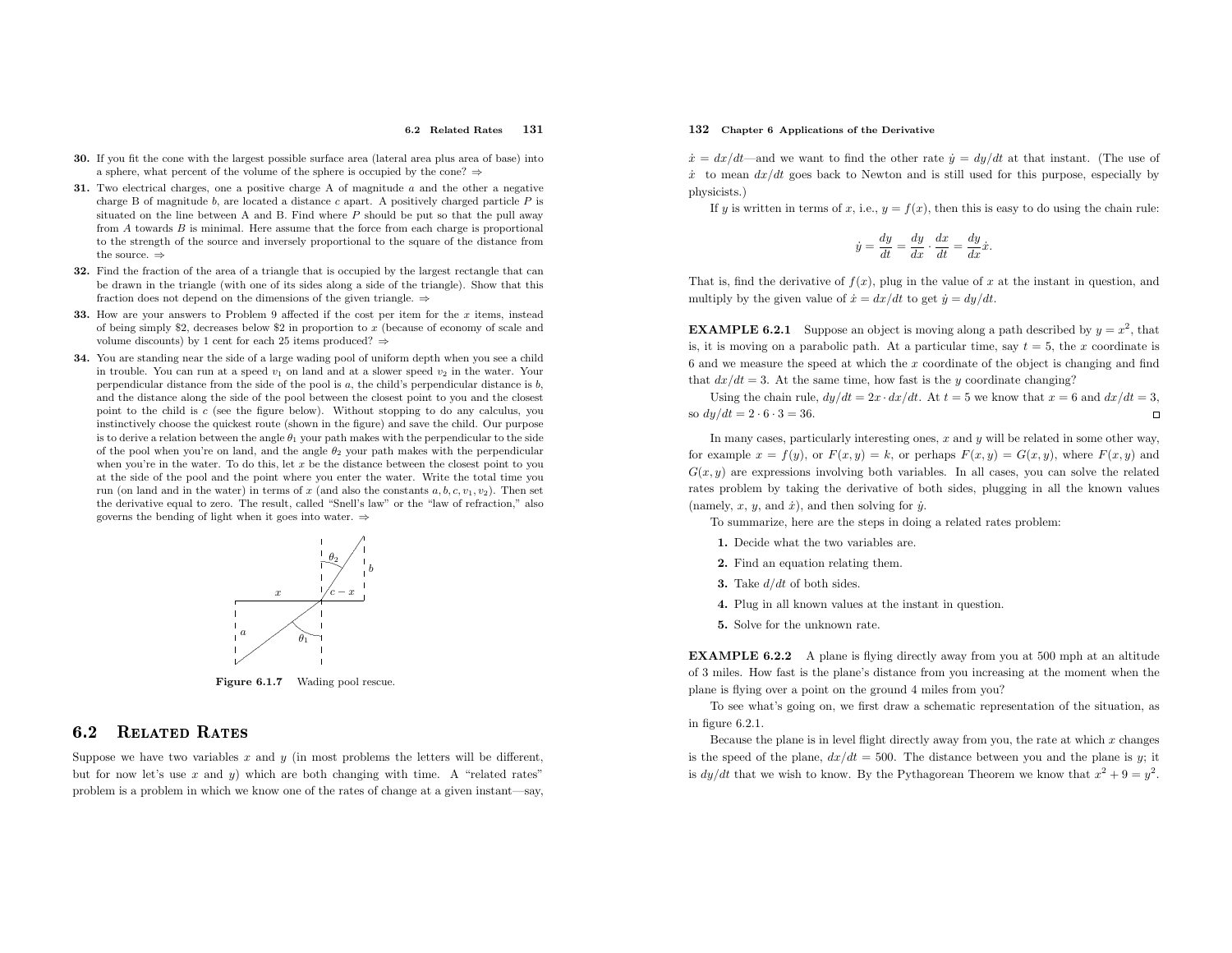$\Box$ 





 $_{x}$ 

Taking the derivative:

$$
2x\dot{x} = 2y\dot{y}.
$$

We are interested in the time at which  $x = 4$ ; at this time we know that  $4^2 + 9 = y^2$ , so  $y = 5$ . Putting together all the information we get

$$
2(4)(500) = 2(5)\dot{y}.
$$

Thus,  $\dot{y} = 400$  mph.

**EXAMPLE 6.2.3** You are inflating a spherical balloon at the rate of  $7 \text{ cm}^3/\text{sec}$ . How fast is its radius increasing when the radius is <sup>4</sup> cm?

Here the variables are the radius r and the volume V. We know  $dV/dt$ , and we want  $dr/dt$ . The two variables are related by means of the equation  $V = 4\pi r^3/3$ . Taking the derivative of both sides gives  $dV/dt = 4\pi r^2 \dot{r}$ . We now substitute the values we know at the instant in question:  $7 = 4\pi 4^2 \dot{r}$ , so  $\dot{r} = 7/(64\pi)$  cm/sec. the instant in question:  $7 = 4\pi 4^2 \dot{r}$ , so  $\dot{r} = 7/(64\pi)$  cm/sec.

**EXAMPLE 6.2.4** Water is poured into a conical container at the rate of 10  $\text{cm}^3/\text{sec}$ . The cone points directly down, and it has <sup>a</sup> height of <sup>30</sup> cm and <sup>a</sup> base radius of <sup>10</sup> cm; see figure 6.2.2. How fast is the water level rising when the water is <sup>4</sup> cm deep (at its deepest point)?

 The water forms <sup>a</sup> conical shape within the big cone; its height and base radius and volume are all increasing as water is poured into the container. This means that we actuallyhave three things varying with time: the water level  $h$  (the height of the cone of water), the radius  $r$  of the circular top surface of water (the base radius of the cone of water), and the volume of water V. The volume of a cone is given by  $V = \pi r^2 h/3$ . We know  $dV/dt$ , and we want  $dh/dt$ . At first something seems to be wrong: we have a third variable r whose rate we don't know.

But the dimensions of the cone of water must have the same proportions as those of the container. That is, because of similar triangles,  $r/h = 10/30$  so  $r = h/3$ . Now we can eliminate r from the problem entirely:  $V = \pi (h/3)^2 h/3 = \pi h^3/27$ . We take the derivative of both sides and plug in  $h = 4$  and  $dV/dt = 10$ , obtaining  $10 = (3\pi \cdot 4^2/27)(dh/dt)$ . Thus,  $dh/dt = 90/(16\pi)$  cm/sec.  $\Box$ 





Figure 6.2.2 Conical water tank.

EXAMPLE 6.2.5 <sup>A</sup> swing consists of <sup>a</sup> board at the end of <sup>a</sup> <sup>10</sup> ft long rope. Think of the board as a point  $P$  at the end of the rope, and let  $Q$  be the point of attachment at the other end. Suppose that the swing is directly below  $Q$  at time  $t = 0$ , and is being pushed by someone who walks at <sup>6</sup> ft/sec from left to right. Find (a) how fast the swing is rising after <sup>1</sup> sec; (b) the angular speed of the rope in deg/sec after <sup>1</sup> sec.

We start out by asking: What is the geometric quantity whose rate of change we know, and what is the geometric quantity whose rate of change we're being asked about? Note that the person pushing the swing is moving horizontally at <sup>a</sup> rate we know. In other words, the horizontal coordinate of  $P$  is increasing at 6 ft/sec. In the  $xy$ -plane let us make the convenient choice of putting the origin at the location of  $P$  at time  $t = 0$ , i.e., a distance 10 directly below the point of attachment. Then the rate we know is  $dx/dt$ , and in part (a) the rate we want is  $dy/dt$  (the rate at which P is rising). In part (b) the rate we want is  $\dot{\theta} = d\theta/dt$ , where  $\theta$  stands for the angle in radians through which the swing has swung from the vertical. (Actually, since we want our answer in deg/sec, at the end we must convert  $d\theta/dt$  from rad/sec by multiplying by  $180/\pi$ .)

(a) From the diagram we see that we have a right triangle whose legs are x and  $10 - y$ , and whose hypotenuse is 10. Hence  $x^2 + (10 - y)^2 = 100$ . Taking the derivative of both sides we obtain:  $2x\dot{x} + 2(10-y)(0-\dot{y}) = 0$ . We now look at what we know after 1 second, namely  $x = 6$  (because x started at 0 and has been increasing at the rate of 6 ft/sec for 1 sec),  $y = 2$  (because we get  $10 - y = 8$  from the Pythagorean theorem applied to the triangle with hypotenuse 10 and leg 6), and  $\dot{x} = 6$ . Putting in these values gives us  $2 \cdot 6 \cdot 6 - 2 \cdot 8y = 0$ , from which we can easily solve for  $\dot{y}$ :  $\dot{y} = 4.5$  ft/sec.

(b) Here our two variables are x and  $\theta$ , so we want to use the same right triangle as in part (a), but this time relate  $\theta$  to x. Since the hypotenuse is constant (equal to 10), the best way to do this is to use the sine:  $\sin \theta = x/10$ . Taking derivatives we obtain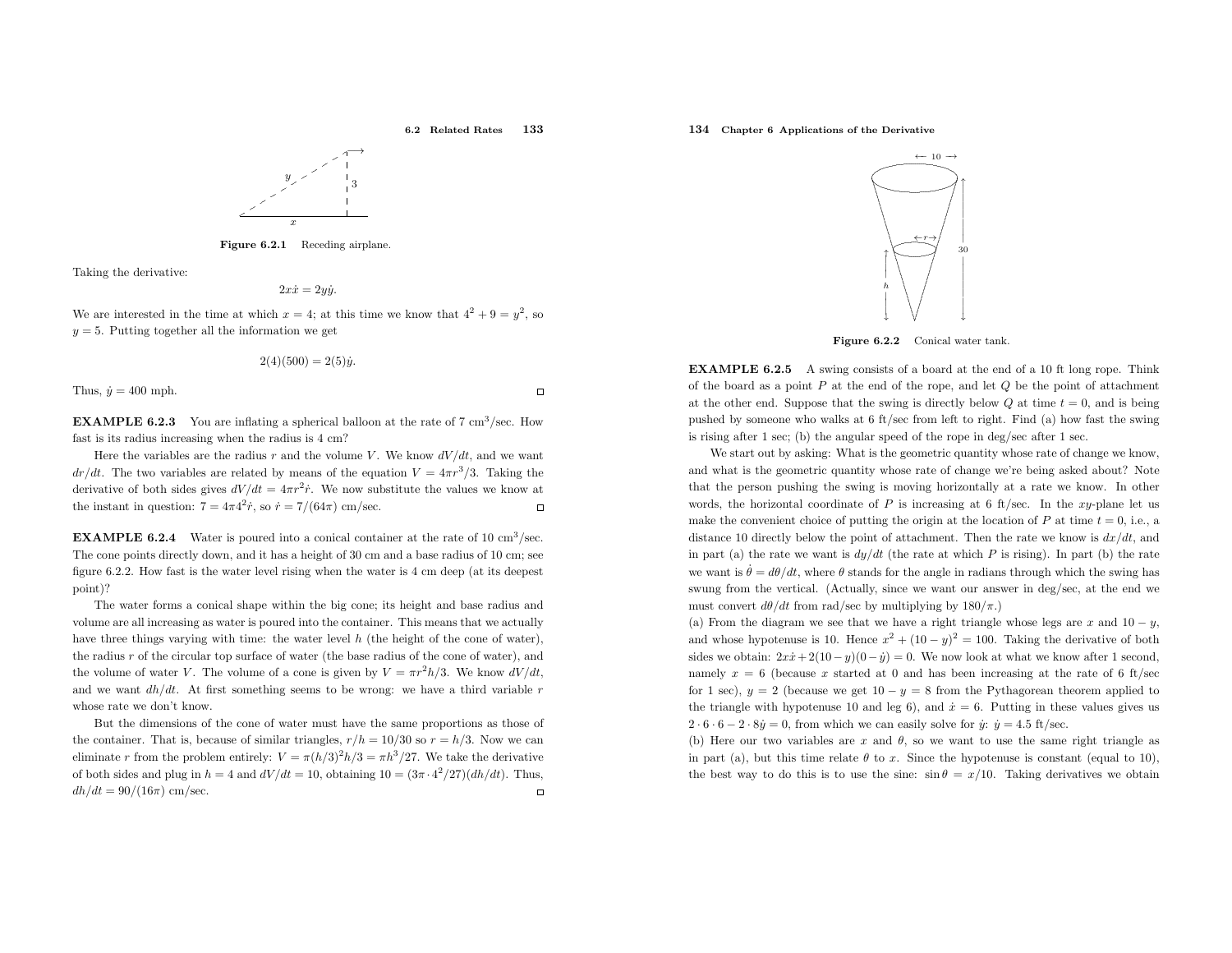

Figure 6.2.3 Swing.

 $(\cos \theta)\dot{\theta} = 0.1\dot{x}$ . At the instant in question  $(t = 1 \text{ sec})$ , when we have a right triangle with sides 6-8-10,  $\cos \theta = 8/10$  and  $\dot{x} = 6$ . Thus  $(8/10)\dot{\theta} = 6/10$ , i.e.,  $\dot{\theta} = 6/8 = 3/4$  rad/sec, or approximately <sup>43</sup> deg/sec.  $\Box$ 

We have seen that sometimes there are apparently more than two variables that change with time, but in reality there are just two, as the others can be expressed in terms of just two. But sometimes there really are several variables that change with time; as long as you know the rates of change of all but one of them you can find the rate of change of the remaining one. As in the case when there are just two variables, take the derivative of both sides of the equation relating all of the variables, and then substitute all of the known values and solve for the unknown rate.

EXAMPLE 6.2.6 <sup>A</sup> road running north to south crosses <sup>a</sup> road going east to west at the point <sup>P</sup>. Car <sup>A</sup> is driving north along the first road, and car <sup>B</sup> is driving east along the second road. At <sup>a</sup> particular time car <sup>A</sup> is <sup>10</sup> kilometers to the north of P and traveling at <sup>80</sup> km/hr, while car <sup>B</sup> is <sup>15</sup> kilometers to the east of P and traveling at <sup>100</sup> km/hr. Howfast is the distance between the two cars changing?



Figure 6.2.4 Cars moving apart.

# 136 Chapter <sup>6</sup> Applications of the Derivative

Let  $a(t)$  be the distance of car A north of P at time t, and  $b(t)$  the distance of car B east of P at time t, and let  $c(t)$  be the distance from car A to car B at time t. By the Pythagorean Theorem,  $c(t)^2 = a(t)^2 + b(t)^2$ . Taking derivatives we get  $2c(t)c'(t) = 2a(t)a'(t) + 2b(t)b'(t)$ , so

$$
\dot{c} = \frac{a\dot{a} + bb}{c} = \frac{a\dot{a} + bb}{\sqrt{a^2 + b^2}}
$$

Substituting known values we get:

$$
\dot{c} = \frac{10 \cdot 80 + 15 \cdot 100}{\sqrt{10^2 + 15^2}} = \frac{460}{\sqrt{13}} \approx 127.6 \text{km/hr}
$$

at the time of interest.

Notice how this problem differs from example 6.2.2. In both cases we started with the Pythagorean Theorem and took derivatives on both sides. However, in example 6.2.2 one of the sides was <sup>a</sup> constant (the altitude of the <sup>p</sup>lane), and so the derivative of the square of that side of the triangle was simply zero. In this example, on the other hand, all three sides of the right triangle are variables, even though we are interested in <sup>a</sup> specific value of each side of the triangle (namely, when the sides have lengths <sup>10</sup> and 15). Make sure that you understand at the start of the problem what are the variables and what are the constants.

## Exercises 6.2.

- 1. <sup>A</sup> cylindrical tank standing upright (with one circular base on the ground) has radius <sup>20</sup> cm. How fast does the water level in the tank drop when the water is being drained at <sup>25</sup> $\text{cm}^3/\text{sec}$ ? ⇒
- 2. <sup>A</sup> cylindrical tank standing upright (with one circular base on the ground) has radius <sup>1</sup> meter. How fast does the water level in the tank drop when the water is being drained at <sup>3</sup>liters per second? ⇒
- 3. <sup>A</sup> ladder <sup>13</sup> meters long rests on horizontal ground and leans against <sup>a</sup> vertical wall. The foot of the ladder is pulled away from the wall at the rate of 0.6 m/sec. How fast is the top sliding down the wall when the foot of the ladder is 5 m from the wall?  $\Rightarrow$
- 4. <sup>A</sup> ladder <sup>13</sup> meters long rests on horizontal ground and leans against <sup>a</sup> vertical wall. The top of the ladder is being pulled up the wall at <sup>0</sup>.<sup>1</sup> meters per second. How fast is the foot of the ladder approaching the wall when the foot of the ladder is 5 m from the wall?  $\Rightarrow$
- 5. <sup>A</sup> rotating beacon is located <sup>2</sup> miles out in the water. Let A be the point on the shore that is closest to the beacon. As the beacon rotates at <sup>10</sup> rev/min, the beam of light sweeps down the shore once each time it revolves. Assume that the shore is straight. How fast is the point where the beam hits the shore moving at an instant when the beam is lighting up a point 2 miles along the shore from the point  $A? \Rightarrow$
- 6. <sup>A</sup> baseball diamond is <sup>a</sup> square <sup>90</sup> ft on <sup>a</sup> side. <sup>A</sup> <sup>p</sup>layer runs from first base to second base at <sup>15</sup> ft/sec. At what rate is the <sup>p</sup>layer's distance from third base decreasing when she is half way from first to second base?  $\Rightarrow$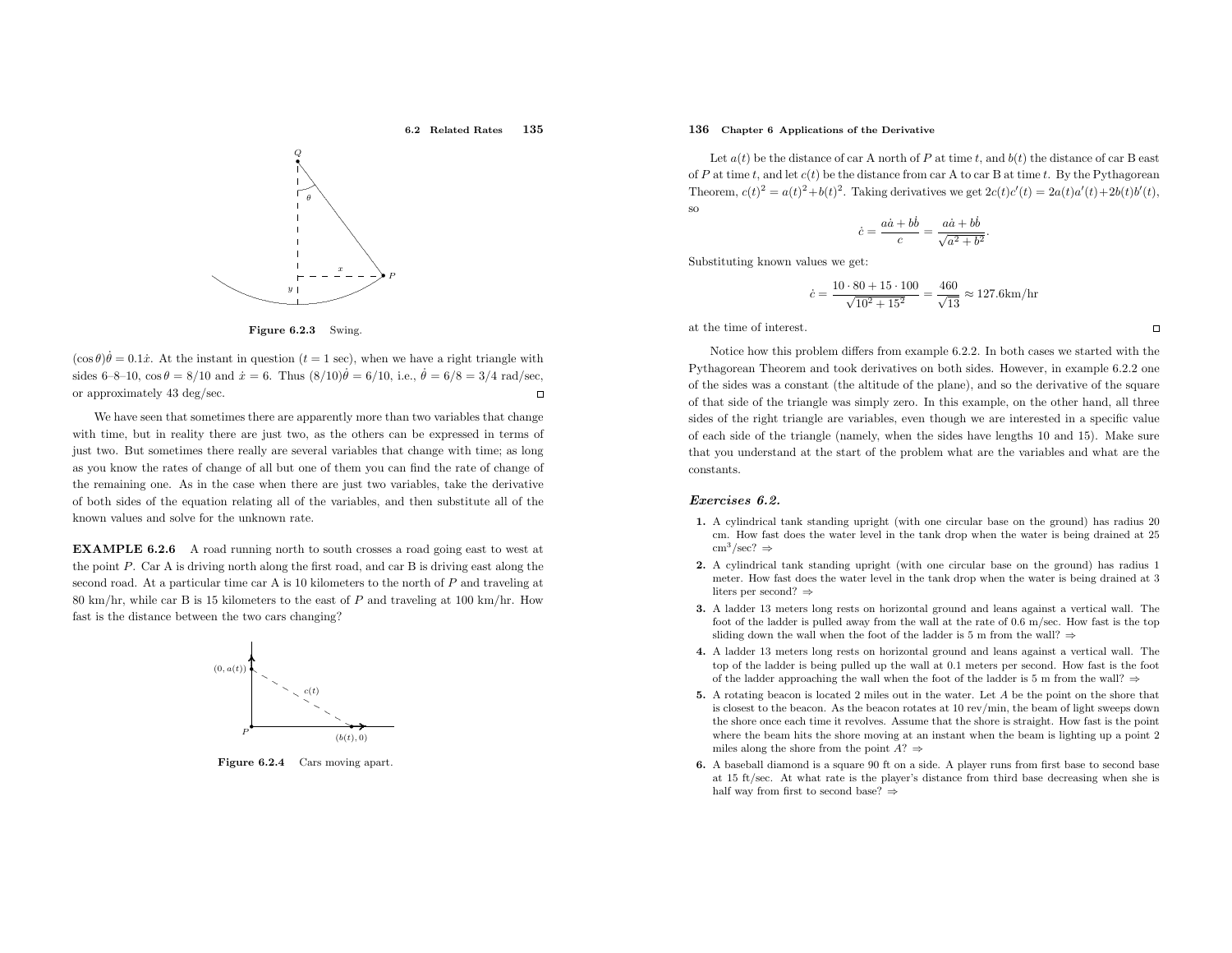1

- 7. Sand is poured onto a surface at  $15 \text{ cm}^3/\text{sec}$ , forming a conical pile whose base diameter is always equa<sup>l</sup> to its altitude. How fast is the altitude of the <sup>p</sup>ile increasing when the <sup>p</sup>ile is <sup>3</sup>cm high? <sup>⇒</sup>
- 8. <sup>A</sup> boat is pulled in to <sup>a</sup> dock by <sup>a</sup> rope with one end attached to the front of the boat and the other end passing through <sup>a</sup> ring attached to the dock at <sup>a</sup> point <sup>5</sup> ft higher than the front of the boat. The rope is being pulled through the ring at the rate of 0.6 ft/sec. Howfast is the boat approaching the dock when 13 ft of rope are out?  $\Rightarrow$
- 9. <sup>A</sup> balloon is at <sup>a</sup> height of <sup>50</sup> meters, and is rising at the constant rate of <sup>5</sup> m/sec. <sup>A</sup> bicyclist passes beneath it, traveling in <sup>a</sup> straight line at the constant speed of <sup>10</sup> m/sec. How fast is the distance between the bicyclist and the balloon increasing 2 seconds later?  $\Rightarrow$
- 10. <sup>A</sup> pyramid-shaped vat has square cross-section and stands on its tip. The dimensions at the top are  $2 \text{ m} \times 2 \text{ m}$ , and the depth is 5 m. If water is flowing into the vat at  $3 \text{ m}^3/\text{min}$ , how fast is the water level rising when the depth of water (at the deepest point) is <sup>4</sup> m? Note: the volume of any "conical" shape (including pyramids) is  $(1/3)(\text{height})(\text{area of base}). \Rightarrow$
- 11. The sun is rising at the rate of <sup>1</sup>/<sup>4</sup> deg/min, and appears to be climbing into the sky perpendicular to the horizon, as depicted in figure 6.2.5. How fast is the shadow of <sup>a</sup> <sup>200</sup>meter building shrinking at the moment when the shadow is 500 meters long?  $\Rightarrow$
- 12. The sun is setting at the rate of <sup>1</sup>/<sup>4</sup> deg/min, and appears to be dropping perpendicular to the horizon, as depicted in figure 6.2.5. How fast is the shadow of <sup>a</sup> <sup>25</sup> meter wall lengtheningat the moment when the shadow is 50 meters long?  $\Rightarrow$



Figure 6.2.5 Sunrise or sunset.

13. The trough shown in figure 6.2.6 is constructed by fastening together three slabs of wood of dimensions 10 ft  $\times$  1 ft, and then attaching the construction to a wooden wall at each end. The angle  $\theta$  was originally 30°, but because of poor construction the sides are collapsing. The trough is full of water. At what rate (in  $\text{ft}^3/\text{sec}$ ) is the water spilling out over the top of the trough if the sides have each fallen to an angle of <sup>45</sup>◦, and are collapsing at the rate of 1 $\degree$  per second?  $\Rightarrow$ 



Figure 6.2.6 Trough.

# 138 Chapter <sup>6</sup> Applications of the Derivative

- 14. <sup>A</sup> woman <sup>5</sup> ft tall walks at the rate of 3.5 ft/sec away from <sup>a</sup> streetlight that is <sup>12</sup> ft above the ground. At what rate is the tip of her shadow moving? At what rate is her shadowlengthening? <sup>⇒</sup>
- 15. <sup>A</sup> man 1.8 meters tall walks at the rate of <sup>1</sup> meter per second toward <sup>a</sup> streetlight that is <sup>4</sup> meters above the ground. At what rate is the tip of his shadow moving? At what rate is his shadow shortening? <sup>⇒</sup>
- 16. <sup>A</sup> police helicopter is flying at <sup>150</sup> mp<sup>h</sup> at <sup>a</sup> constant altitude of 0.5 mile above <sup>a</sup> straight road. The <sup>p</sup>ilot uses radar to determine that an oncoming car is at <sup>a</sup> distance of exactly <sup>1</sup> mile from the helicopter, and that this distance is decreasing at <sup>190</sup> mph. Find the speed of the car. <sup>⇒</sup>
- 17. <sup>A</sup> police helicopter is flying at <sup>200</sup> kilometers per hour at <sup>a</sup> constant altitude of <sup>1</sup> km above <sup>a</sup> straight road. The <sup>p</sup>ilot uses radar to determine that an oncoming car is at <sup>a</sup> distance of exactly <sup>2</sup> kilometers from the helicopter, and that this distance is decreasing at <sup>250</sup> kph. Find the speed of the car.  $\Rightarrow$
- 18. <sup>A</sup> light shines from the top of <sup>a</sup> pole <sup>20</sup> <sup>m</sup> high. <sup>A</sup> ball is falling <sup>10</sup> meters from the pole, casting <sup>a</sup> shadow on <sup>a</sup> building <sup>30</sup> meters away, as shown in figure 6.2.7. When the ball is <sup>25</sup> meters from the ground it is falling at <sup>6</sup> meters per second. How fast is its shadow moving? ⇒



Figure 6.2.7 Falling ball.

- **19.** Do example 6.2.6 assuming that the angle between the two roads is  $120°$  instead of  $90°$  (that is, the "north–south" road actually goes in a somewhat northwesterly direction from  $P$ ). Recall the law of cosines:  $c^2 = a^2 + b^2 - 2ab \cos \theta$ .  $\Rightarrow$
- 20. Do example 6.2.6 assuming that car <sup>A</sup> is <sup>300</sup> meters north of <sup>P</sup>, car <sup>B</sup> is <sup>400</sup> meters east of  $P$ , both cars are going at constant speed toward  $P$ , and the two cars will collide in 10 seconds. <sup>⇒</sup>
- **21.** Do example 6.2.6 assuming that 8 seconds ago car A started from rest at  $P$  and has been picking up speed at the steady rate of  $5 \text{ m/sec}^2$ , and 6 seconds after car A started car B passed P moving east at constant speed 60 m/sec.  $\Rightarrow$
- 22. Referring again to example 6.2.6, suppose that instead of car <sup>B</sup> an airplane is flying at speed $200 \text{ km/hr}$  to the east of P at an altitude of 2 km, as depicted in figure 6.2.8. How fast is the distance between car and airplane changing? <sup>⇒</sup>
- 23. Referring again to example 6.2.6, suppose that instead of car <sup>B</sup> an airplane is flying at speed <sup>200</sup> km/hr to the east of <sup>P</sup> at an altitude of <sup>2</sup> km, and that it is gaining altitude at <sup>10</sup> km/hr. How fast is the distance between car and airplane changing?  $\Rightarrow$
- 24. <sup>A</sup> light shines from the top of <sup>a</sup> pole <sup>20</sup> <sup>m</sup> high. An object is dropped from the same height from a point 10 m away, so that its height at time t seconds is  $h(t) = 20 - 9.8t^2/2$ . How fast is the object's shadow moving on the ground one second later? <sup>⇒</sup>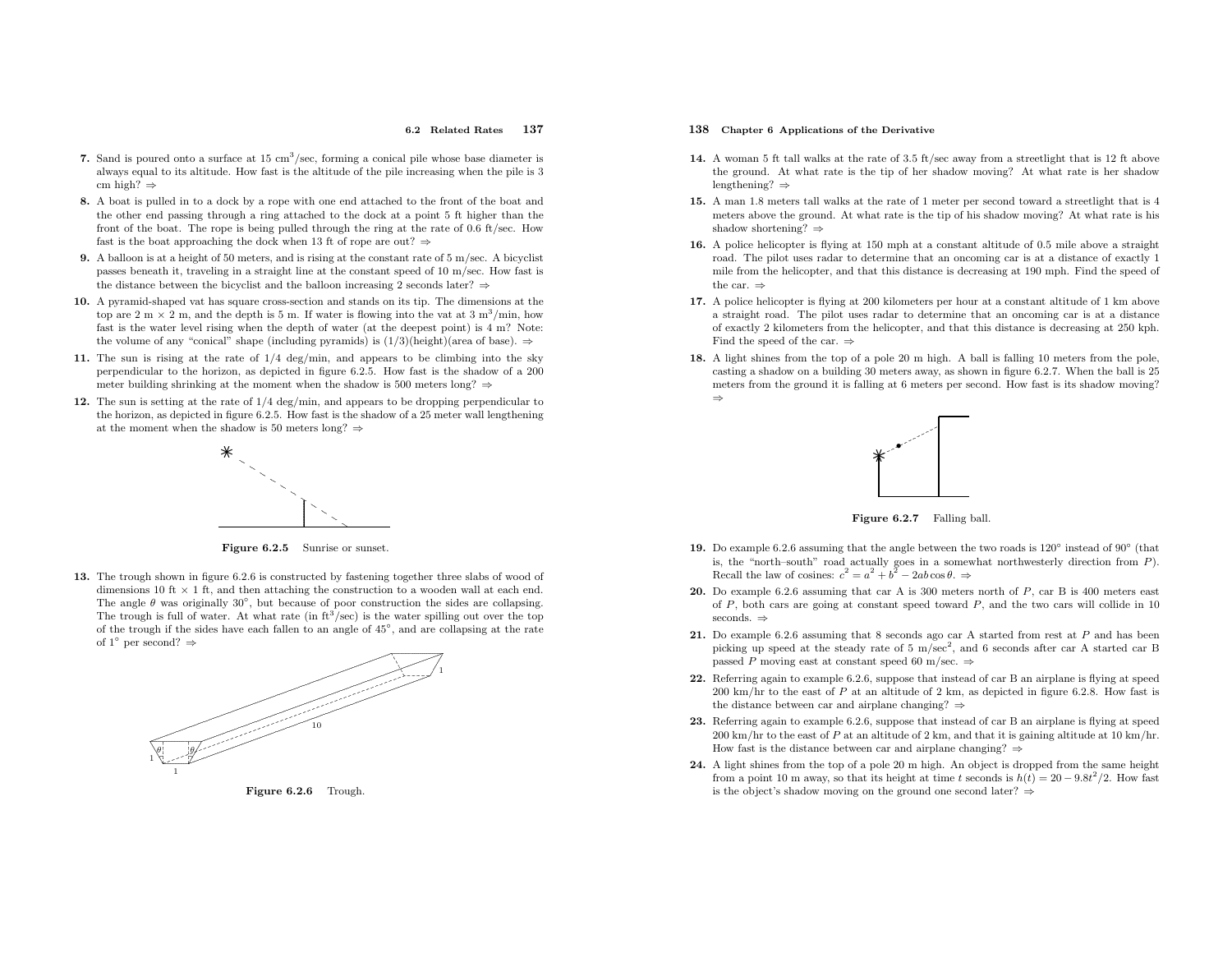6.3 Newton's Method<sup>139</sup>



Figure 6.2.8 Car and airplane.

- 25. The two blades of a pair of scissors are fastened at the point A as shown in figure 6.2.9. Let a denote the distance from A to the tip of the blade (the point B). Let β denote the angle at the tip of the blade that is formed by the line  $AB$  and the bottom edge of the blade, line  $BC$ , and let  $\theta$  denote the angle between  $AB$  and the horizontal. Suppose that a piece of paper is cut in such <sup>a</sup> way that the center of the scissors at A is fixed, and the paper is also fixed. As the blades are closed (i.e., the angle  $\theta$  in the diagram is decreased), the distance x between  $A$  and  $C$  increases, cutting the paper.
	- **a.** Express x in terms of a,  $\theta$ , and  $\beta$ .
	- **b.** Express  $dx/dt$  in terms of a,  $\theta$ ,  $\beta$ , and  $d\theta/dt$ .
	- **c.** Suppose that the distance a is 20 cm, and the angle  $\beta$  is  $5^{\circ}$ . Further suppose that  $\theta$ is decreasing at 50 deg/sec. At the instant when  $\theta = 30^{\circ}$ , find the rate (in cm/sec) at which the paper is being cut.  $\Rightarrow$



Figure 6.2.9 Scissors.

#### 6.3Newton's Method

Suppose you have a function  $f(x)$ , and you want to find as accurately as possible where it crosses the x-axis; in other words, you want to solve  $f(x) = 0$ . Suppose you know of no way to find an exact solution by any algebraic procedure, but you are able to use an approximation, provided it can be made quite close to the true value. Newton's method is <sup>a</sup> way to find <sup>a</sup> solution to the equation to as many decimal <sup>p</sup>laces as you want. It is what

# 140 Chapter <sup>6</sup> Applications of the Derivative

is called an "iterative procedure," meaning that it can be repeated again and again to get an answer of greater and greater accuracy. Iterative procedures like Newton's method are well suited to programming for <sup>a</sup> computer. Newton's method uses the fact that the tangent line to <sup>a</sup> curve is <sup>a</sup> good approximation to the curve near the point of tangency.

**EXAMPLE 6.3.1** Approximate  $\sqrt{3}$ . Since  $\sqrt{3}$  is a solution to  $x^2 = 3$  or  $x^2 - 3 = 0$ , we use  $f(x) = x^2 - 3$ . We start by guessing something reasonably close to the true value; this is usually easy to do; let's use  $\sqrt{3} \approx 2$ . Now use the tangent line to the curve when  $x = 2$ as an approximation to the curve, as shown in figure 6.3.1. Since  $f'(x) = 2x$ , the slope of this tangent line is 4 and its equation is  $y = 4x-7$ . The tangent line is quite close to  $f(x)$ , so it crosses the x-axis near the point at which  $f(x)$  crosses, that is, near  $\sqrt{3}$ . It is easy to find where the tangent line crosses the x-axis: solve  $0 = 4x - 7$  to get  $x = 7/4 = 1.75$ . This is certainly <sup>a</sup> better approximation than 2, but let us say not close enough. We canimprove it by doing the same thing again: find the tangent line at  $x = 1.75$ , find where this new tangent line crosses the <sup>x</sup>-axis, and use that value as <sup>a</sup> better approximation. We can continue this indefinitely, though it gets <sup>a</sup> bit tedious. Lets see if we can shortcut the process. Suppose the best approximation to the intercept we have so far is  $x_i$ . To find <sup>a</sup> better approximation we will always do the same thing: find the slope of the tangent line at  $x_i$ , find the equation of the tangent line, find the x-intercept. The slope is  $2x_i$ . The tangent line is  $y = (2x_i)(x - x_i) + (x_i^2 - 3)$ , using the point-slope formula for a line. Finally, the intercept is found by solving  $0 = (2x_i)(x - x_i) + (x_i^2 - 3)$ . With a little algebra this turns into  $x = (x_i^2 + 3)/(2x_i)$ ; this is the next approximation, which we naturally call  $x_{i+1}$ . Instead of doing the whole tangent line computation every time we can simply use this formula to get as many approximations as we want. Starting with  $x_0 = 2$ , we get  $x_1 = (x_0^2 + 3)/(2x_0) = (2^2 + 3)/4 = 7/4$  (the same approximation we got above, of course),  $x_2 = (x_1^2 + 3)/(2x_1) = ((7/4)^2 + 3)/(7/2) = 97/56 \approx 1.73214, x_3 \approx 1.73205,$  and so on. This is still <sup>a</sup> bit tedious by hand, but with <sup>a</sup> calculator or, even better, <sup>a</sup> good computer program, it is quite easy to get many, many approximations. We might guess already that <sup>1</sup>.<sup>73205</sup> is accurate to two decimal <sup>p</sup>laces, and in fact it turns out that it is accurate to <sup>5</sup> places. $\Box$ 

Let's think about this process in more general terms. We want to approximate a solution to  $f(x) = 0$ . We start with a rough guess, which we call  $x<sub>0</sub>$ . We use the tangent line to  $f(x)$  to get a new approximation that we hope will be closer to the true value. What is the equation of the tangent line when  $x = x_0$ ? The slope is  $f'(x_0)$  and the line goes through  $(x_0, f(x_0))$ , so the equation of the line is

 $y = f'(x_0)(x - x_0) + f(x_0).$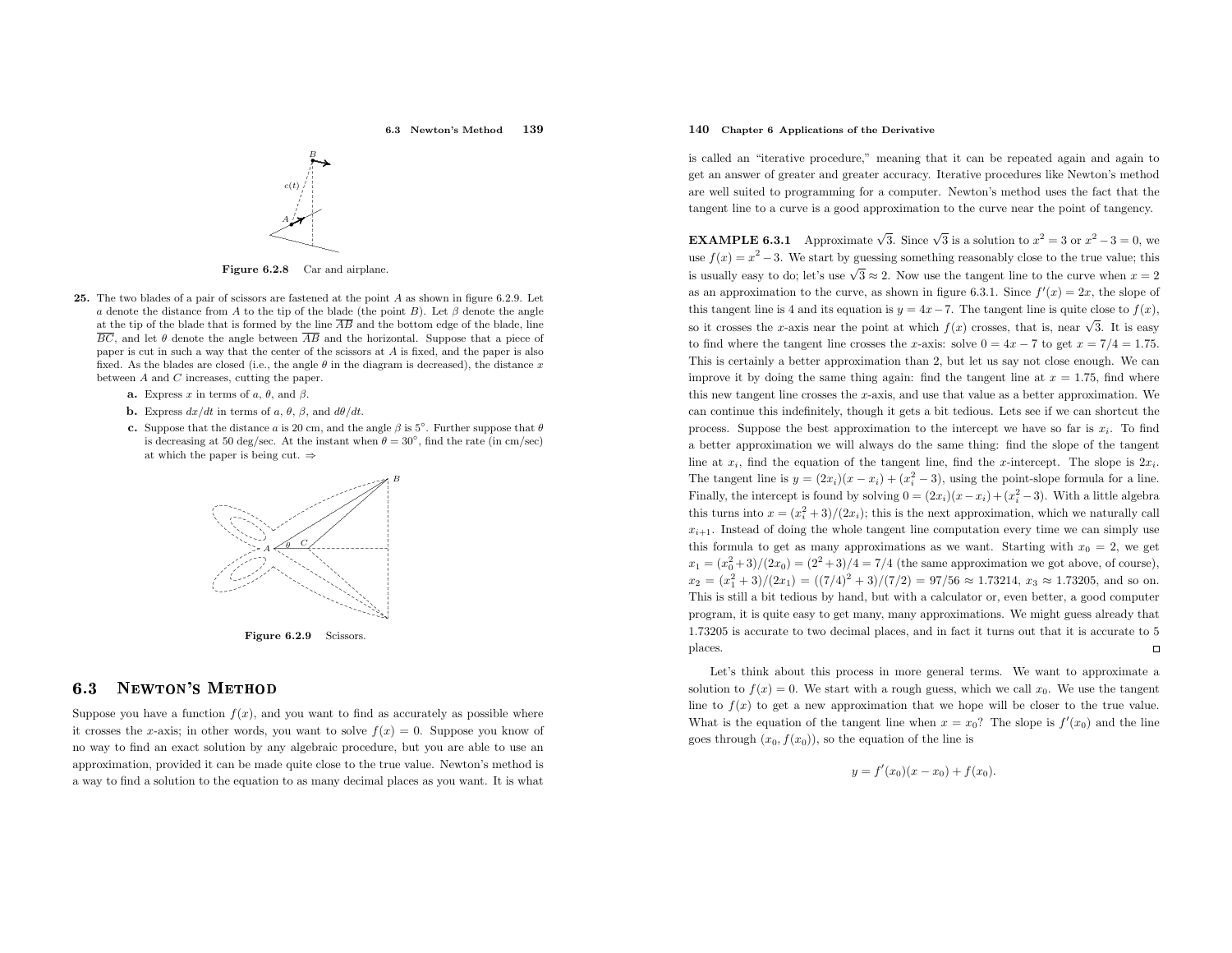

<sup>141</sup>

Figure 6.3.1 Newton's method. (AP)

Now we find where this crosses the x-axis by substituting  $y = 0$  and solving for x:

$$
x = \frac{x_0 f'(x_0) - f(x_0)}{f'(x_0)} = x_0 - \frac{f(x_0)}{f'(x_0)}.
$$

We will typically want to compute more than one of these improved approximations, so we number them consecutively; from  $x_0$  we have computed  $x_1$ :

$$
x_1 = \frac{x_0 f'(x_0) - f(x_0)}{f'(x_0)} = x_0 - \frac{f(x_0)}{f'(x_0)},
$$

and in general from  $x_i$  we compute  $x_{i+1}$ :

$$
x_{i+1} = \frac{x_i f'(x_i) - f(x_i)}{f'(x_i)} = x_i - \frac{f(x_i)}{f'(x_i)}.
$$

**EXAMPLE 6.3.2** Returning to the previous example,  $f(x) = x^2 - 3$ ,  $f'(x) = 2x$ , and the formula becomes  $x_{i+1} = x_i - (x_i^2 - 3)/(2x_i) = (x_i^2 + 3)/(2x_i)$ , as before.

In practice, which is to say, if you need to approximate <sup>a</sup> value in the course of designing <sup>a</sup> bridge or <sup>a</sup> building or an airframe, you will need to have some confidence that the approximation you settle on is accurate enough. As <sup>a</sup> rule of thumb, once <sup>a</sup> certain number of decimal <sup>p</sup>laces stop changing from one approximation to the next it is likely that those decimal <sup>p</sup>laces are correct. Still, this may not be enoug<sup>h</sup> assurance, in whichcase we can test the result for accuracy.

**EXAMPLE 6.3.3** Find the x coordinate of the intersection of the curves  $y = 2x$  and  $y = \tan x$ , accurate to three decimal places. To put this in the context of Newton's method,

# 142 Chapter <sup>6</sup> Applications of the Derivative

we note that we want to know where  $2x = \tan x$  or  $f(x) = \tan x - 2x = 0$ . We compute  $f'(x) = \sec^2 x - 2$  and set up the formula:

$$
x_{i+1} = x_i - \frac{\tan x_i - 2x_i}{\sec^2 x_i - 2}.
$$

From the graph in figure 6.3.2 we guess  $x_0 = 1$  as a starting point, then using the formula we compute  $x_1 = 1.310478030$ ,  $x_2 = 1.223929096$ ,  $x_3 = 1.176050900$ ,  $x_4 = 1.165926508$ ,  $x_5 = 1.165561636$ . So we guess that the first three places are correct, but that is not the same as saying <sup>1</sup>.<sup>165</sup> is correct to three decimal <sup>p</sup>laces—1.<sup>166</sup> might be the correct, rounded approximation. How can we tell? We can substitute <sup>1</sup>.165, <sup>1</sup>.<sup>1655</sup> and <sup>1</sup>.<sup>166</sup> into  $\tan x - 2x$ ; this gives −0.002483652, −0.000271247, 0.001948654. Since the first two are negative and the third is positive,  $\tan x - 2x$  crosses the x axis between 1.1655 and 1.166, so the correct value to three <sup>p</sup>laces is <sup>1</sup>.166.



Figure 6.3.2  $y = \tan x$  and  $y = 2x$  on the left,  $y = \tan x - 2x$  on the right.

## Exercises 6.3.

You may want to use this Sage worksheet.

- 1. Approximate the fifth root of 7, using  $x_0 = 1.5$  as a first guess. Use Newton's method to find  $x_3$  as your approximation.  $\Rightarrow$
- 2. Use Newton's Method to approximate the cube root of 10 to two decimal places.  $\Rightarrow$
- 3. The function  $f(x) = x^3 3x^2 3x + 6$  has a root between 3 and 4, because  $f(3) = -3$  and  $f(4) = 10$ . Approximate the root to two decimal places.  $\Rightarrow$
- 4. A rectangular piece of cardboard of dimensions  $8 \times 17$  is used to make an open-top box by cutting out a small square of side  $x$  from each corner and bending up the sides. (See exercise 20 in 6.1.) If  $x = 2$ , then the volume of the box is  $2 \cdot 4 \cdot 13 = 104$ . Use Newton's method to find a value of x for which the box has volume 100, accurate to 3 significant figures. <sup>⇒</sup>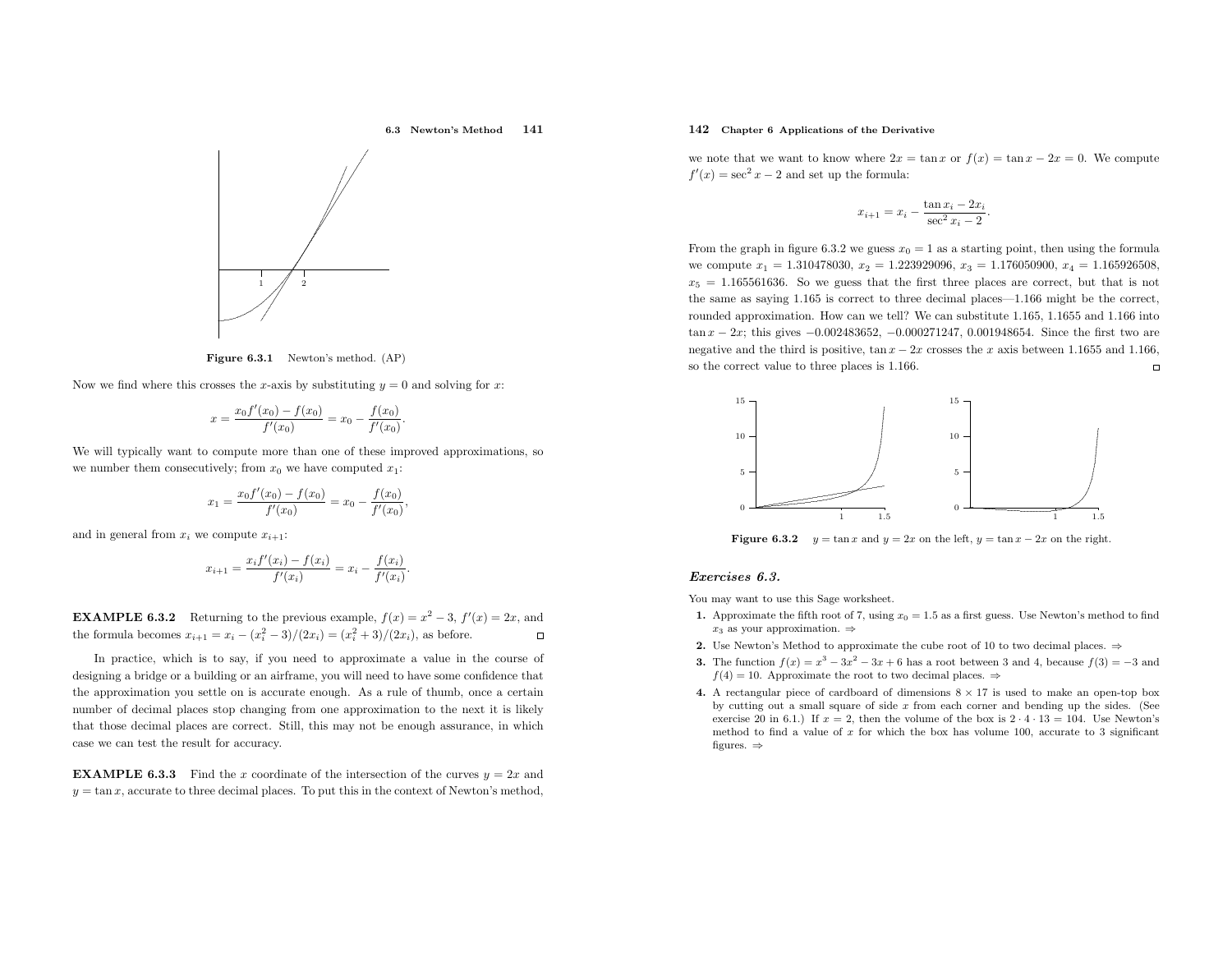#### 6.4 Linear Approximations <sup>143</sup>

#### 6.4Linear Approximations

Newton's method is one example of the usefulness of the tangent line as an approximationto <sup>a</sup> curve. Here we explore another such application.

Recall that the tangent line to  $f(x)$  at a point  $x = a$  is given by  $L(x) = f'(a)(x-a) +$  $f(a)$ . The tangent line in this context is also called the **linear approximation** to  $f$  at  $a$ .

If f is differentiable at a then L is a good approximation of f so long as x is "not too far" from a. Put another way, if f is differentiable at a then under a microscope f will look very much like a straight line. Figure 6.4.1 shows a tangent line to  $y = x^2$  at three different magnifications.

If we want to approximate  $f(b)$ , because computing it exactly is difficult, we can approximate the value using <sup>a</sup> linear approximation, provided that we can compute the tangent line at some <sup>a</sup> close to <sup>b</sup>.



**Figure 6.4.1** The linear approximation to  $y = x^2$ .

**EXAMPLE 6.4.1** Let  $f(x) = \sqrt{x+4}$ . Then  $f'(x) = 1/(2\sqrt{x+4})$ . The linear approximation to f at  $x = 5$  is  $L(x) = 1/(2\sqrt{5+4})(x-5) + \sqrt{5+4} = (x-5)/6 + 3$ . As an immediate application we can approximate square roots of numbers near <sup>9</sup> by hand. To estimate  $\sqrt{10}$ , we substitute 6 into the linear approximation instead of into  $f(x)$ , so  $\sqrt{6+4} \approx (6-5)/6 + 3 = 19/6 \approx 3.1\overline{6}$ . This rounds to 3.17 while the square root of 10 is actually <sup>3</sup>.<sup>16</sup> to two decimal <sup>p</sup>laces, so this estimate is only accurate to one decimal <sup>p</sup>lace. This is not too surprising, as <sup>10</sup> is really not very close to 9; on the other hand, for many $\Box$ calculations, <sup>3</sup>.<sup>2</sup> would be accurate enough.

With modern calculators and computing software it may not appear necessary to use linear approximations. But in fact they are quite useful. In cases requiring an explicit numerical approximation, they allow us to get <sup>a</sup> quick roug<sup>h</sup> estimate which can be usedas <sup>a</sup> "reality check" on <sup>a</sup> more complex calculation. In some complex calculations involving

# 144 Chapter <sup>6</sup> Applications of the Derivative

functions, the linear approximation makes an otherwise intractable calculation possible, without serious loss of accuracy.

**EXAMPLE 6.4.2** Consider the trigonometric function  $\sin x$ . Its linear approximation at  $x = 0$  is simply  $L(x) = x$ . When x is small this is quite a good approximation and is used frequently by engineers and scientists to simplify some calculations.

**DEFINITION 6.4.3** Let  $y = f(x)$  be a differentiable function. We define a new independent variable dx, and a new dependent variable  $dy = f'(x) dx$ . Notice that dy is a function both of x (since  $f'(x)$  is a function of x) and of dx. We say that dx and dy are differentials. $\Box$ 

Remark. Up until now,  $dx$  and  $dy$  made sense only together, as  $dy/dx$ , another way to write  $f'$ . Now we have given them have individual meanings, but notice that since  $dy = f'(x) dx$ ,  $dy/dx = f'(x)$ , so the new meanings are consistent with the former usage.

Let  $\Delta x = x - a$  and  $\Delta y = f(x) - f(a)$ . If x is near a then  $\Delta x$  is small. If we set  $dx = \Delta x$  then

$$
dy = f'(a) dx \approx \frac{\Delta y}{\Delta x} \Delta x = \Delta y.
$$

Thus, dy can be used to approximate  $\Delta y$ , the actual change in the function f between a and <sup>x</sup>. This is exactly the approximation <sup>g</sup>iven by the tangent line:

$$
dy = f'(a)(x - a) = f'(a)(x - a) + f(a) - f(a) = L(x) - f(a).
$$

While  $L(x)$  approximates  $f(x)$ , dy approximates how  $f(x)$  has changed from  $f(a)$ . Figure 6.4.2 illustrates the relationships.

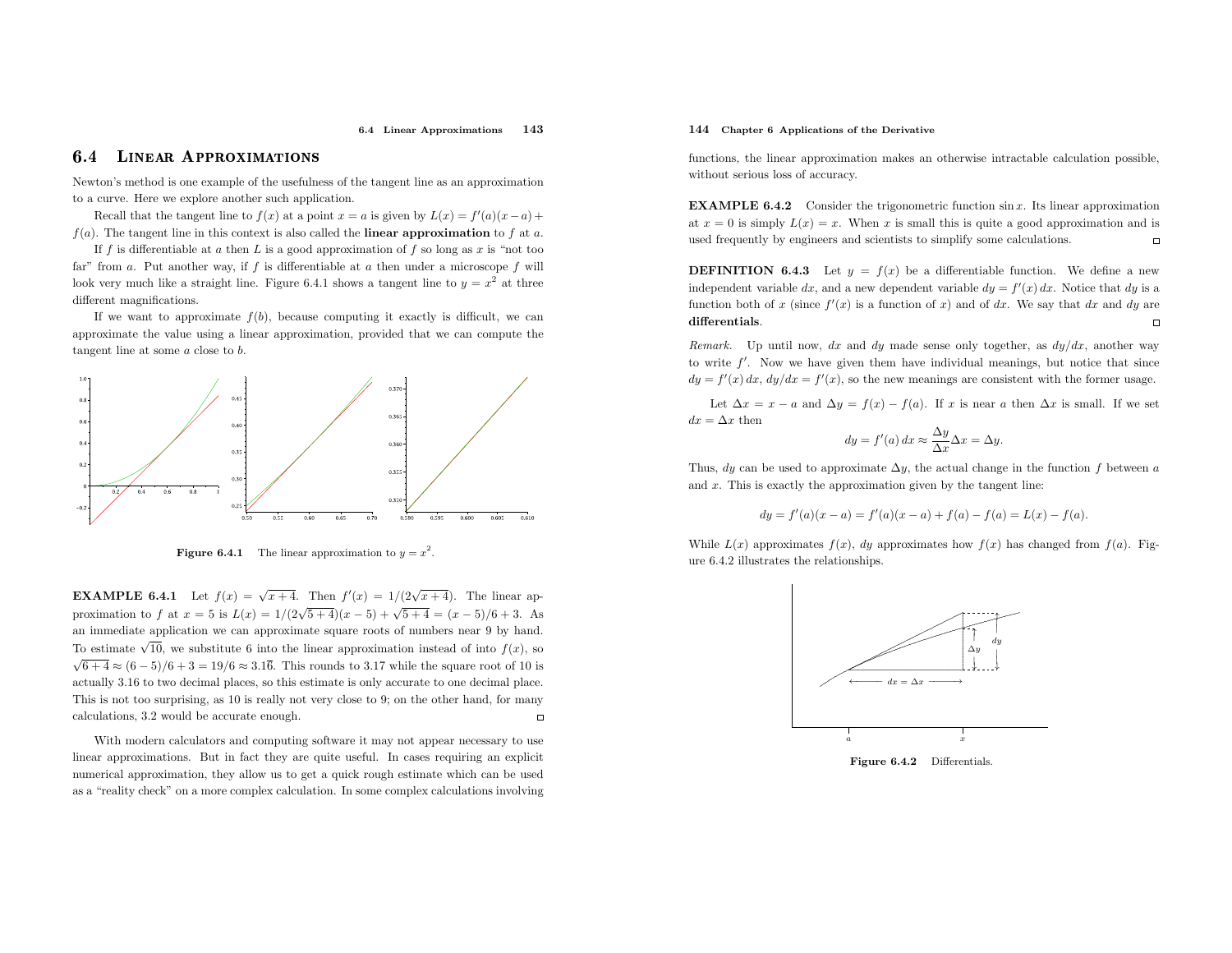## Exercises 6.4.

- 1. Let  $f(x) = x^4$ . If  $a = 1$  and  $dx = \Delta x = 1/2$ , what are  $\Delta y$  and  $dy$ ? ⇒
- **2.** Let  $f(x) = \sqrt{x}$ . If  $a = 1$  and  $dx = \Delta x = 1/10$ , what are  $\Delta y$  and  $dy$ ?  $\Rightarrow$
- **3.** Let  $f(x) = \sin(2x)$ . If  $a = \pi$  and  $dx = \Delta x = \pi/100$ , what are  $\Delta y$  and  $dy$ ?  $\Rightarrow$
- 4. Use differentials to estimate the amount of paint needed to apply <sup>a</sup> coat of paint 0.02 cmthick to a sphere with diameter 40 meters. (Recall that the volume of a sphere of radius  $r$  is  $V = (4/3)\pi r^3$ . Notice that you are given that  $dr = 0.0002$ .)  $\Rightarrow$
- 5. Show in detail that the linear approximation of  $\sin x$  at  $x = 0$  is  $L(x) = x$  and the linear approximation of  $\cos x$  at  $x = 0$  is  $L(x) = 1$ .

#### 6.55 THE MEAN VALUE THEOREM

Here are two interesting questions involving derivatives:

- 1. Suppose two different functions have the same derivative; what can you say about the relationship between the two functions?
- 2. Suppose you drive <sup>a</sup> car from toll booth on <sup>a</sup> toll road to another toll booth at an average speed of <sup>70</sup> miles per hour. What can be concluded about your actual speed during the trip? In particular, did you exceed the <sup>65</sup> mile per hour speedlimit?

While these sound very different, it turns out that the two problems are very closely related. We know that "speed" is really the derivative by <sup>a</sup> different name; let's start by translating the second question into something that may be easier to visualize. Suppose that the function  $f(t)$  gives the position of your car on the toll road at time t. Your change in position between one toll booth and the next is given by  $f(t_1) - f(t_0)$ , assuming that at time  $t_0$  you were at the first booth and at time  $t_1$  you arrived at the second booth. Your average speed for the trip is  $\frac{f(t_1) - f(t_0)}{t_1 - t_0}$ . If we think about the graph of  $f(t)$ , the average speed is the slope of the line that connects the two points  $(t_0, f(t_0))$ and  $(t_1, f(t_1))$ . Your speed at any particular time t between  $t_0$  and  $t_1$  is  $f'(t)$ , the slope of the curve. Now question (2) becomes <sup>a</sup> question about slope. In particular, if the slope between endpoints is 70, what can be said of the slopes at points between the endpoints?

As <sup>a</sup> genera<sup>l</sup> rule, when faced with <sup>a</sup> new problem it is often <sup>a</sup> good idea to examine one or more simplified versions of the problem, in the hope that this will lead to an understanding of the original problem. In this case, the problem in its "slope" form is somewhat easier to simplify than the original, but equivalent, problem.

Here is a special instance of the problem. Suppose that  $f(t_0) = f(t_1)$ . Then the two endpoints have the same height and the slope of the line connecting the endpoints is zero. What can we say about the slope between the endpoints? It shouldn't take much experimentation before you are convinced of the truth of this statement: Somewhere

# 146 Chapter <sup>6</sup> Applications of the Derivative

between  $t_0$  and  $t_1$  the slope is exactly zero, that is, somewhere between  $t_0$  and  $t_1$  the slope is equa<sup>l</sup> to the slope of the line between the endpoints. This suggests that perhaps the same is true even if the endpoints are at different heights, and again <sup>a</sup> bit of experimentation will probably convince you that this is so. But we can do better than "experimentation"—we can prove that this is so.

We start with the simplified version:

**THEOREM 6.5.1 Rolle's Theorem** Suppose that  $f(x)$  has a derivative on the interval  $(a, b)$ , is continuous on the interval  $[a, b]$ , and  $f(a) = f(b)$ . Then at some value  $c \in (a, b), f'(c) = 0.$ 

**Proof.** We know that  $f(x)$  has a maximum and minimum value on  $[a, b]$  (because it is continuous), and we also know that the maximum and minimum must occur at an endpoint, at <sup>a</sup> point at which the derivative is zero, or at <sup>a</sup> point where the derivative is undefined. Since the derivative is never undefined, that possibility is removed.

If the maximum or minimum occurs at a point  $c$ , other than an endpoint, where  $f'(c) = 0$ , then we have found the point we seek. Otherwise, the maximum and minimum both occur at an endpoint, and since the endpoints have the same height, the maximumand minimum are the same. This means that  $f(x) = f(a) = f(b)$  at every  $x \in [a, b]$ , so the function is a horizontal line, and it has derivative zero everywhere in  $(a, b)$ . Then we may choose any c at all to get  $f'(c) = 0$ .

Perhaps remarkably, this special case is all we need to prove the more genera<sup>l</sup> one as well.

**THEOREM 6.5.2** Mean Value Theorem Suppose that  $f(x)$  has a derivative on the interval  $f(x)$  and  $f(x)$ the interval  $(a, b)$  and is continuous on the interval  $[a, b]$ . Then at some value  $c \in (a, b)$ , f  $'(c) = \frac{f(b) - f(a)}{b - a}.$ 

**Proof.** Let  $m =$ We know that  $g(x)$  has a derivative everywhere, since  $g'(x) = f'(x) - m$ . We can compute  $\frac{f(b) - f(a)}{b - a}$ , and consider a new function  $g(x) = f(x) - m(x-a) - f(a)$ .  $g(a) = f(a) - m(a - a) - f(a) = 0$  and

$$
g(b) = f(b) - m(b - a) - f(a) = f(b) - \frac{f(b) - f(a)}{b - a}(b - a) - f(a)
$$

$$
= f(b) - (f(b) - f(a)) - f(a) = 0.
$$